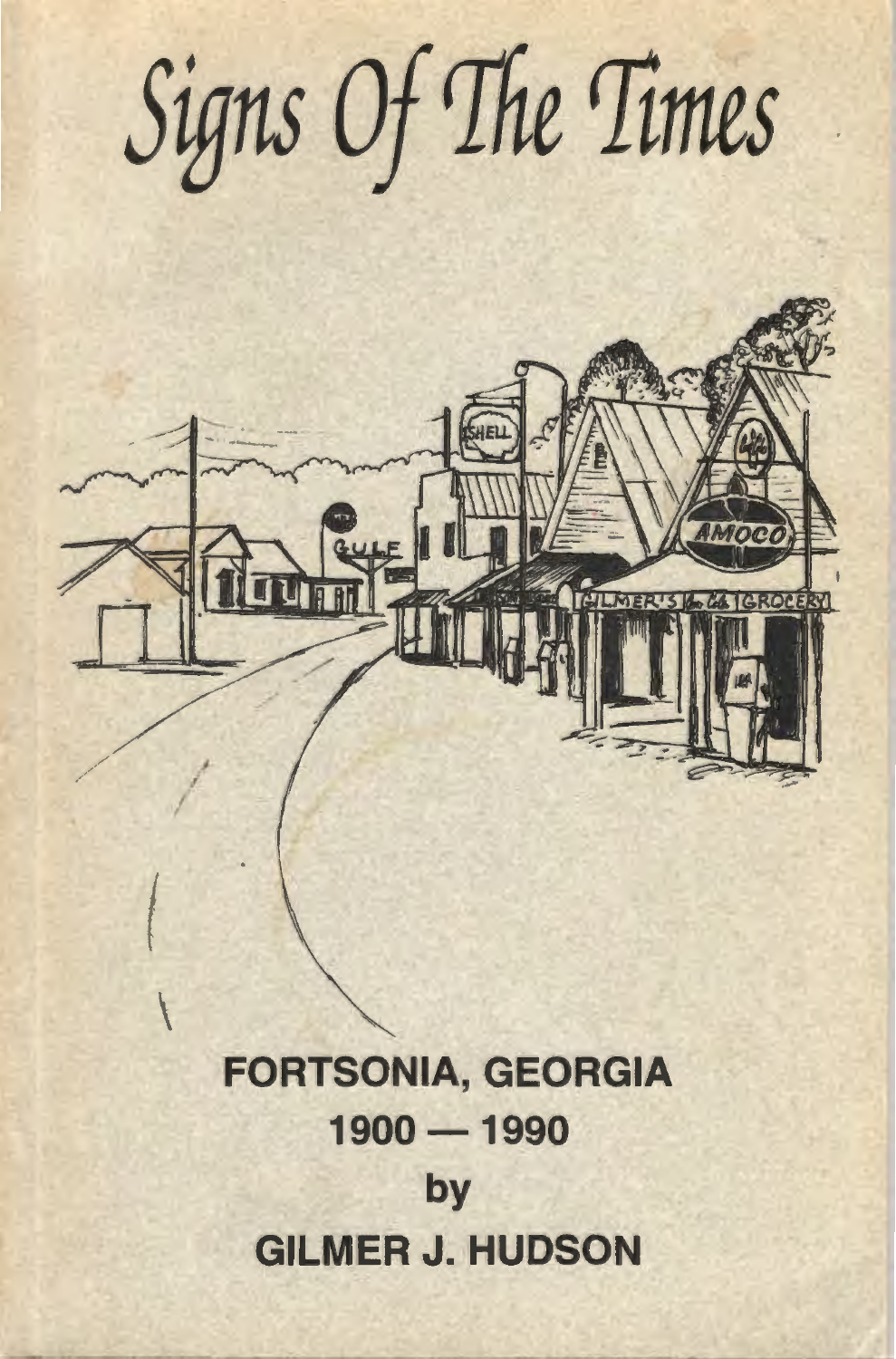©Copyright 1991 by Gilmer J. Hudson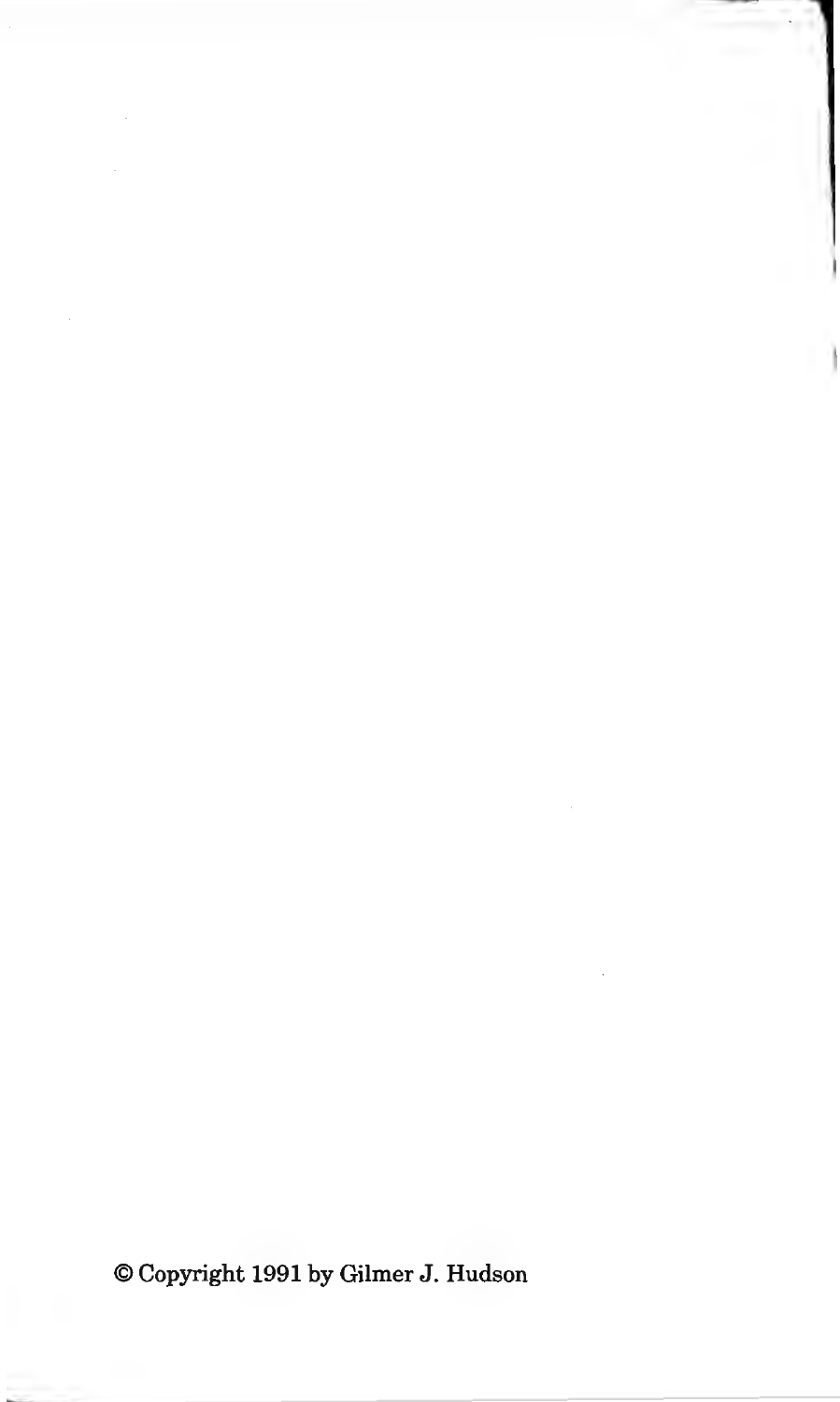Signs Of The Times

## FORTSONIA, GEORGIA 1900-1990 by GILMER J. HUDSON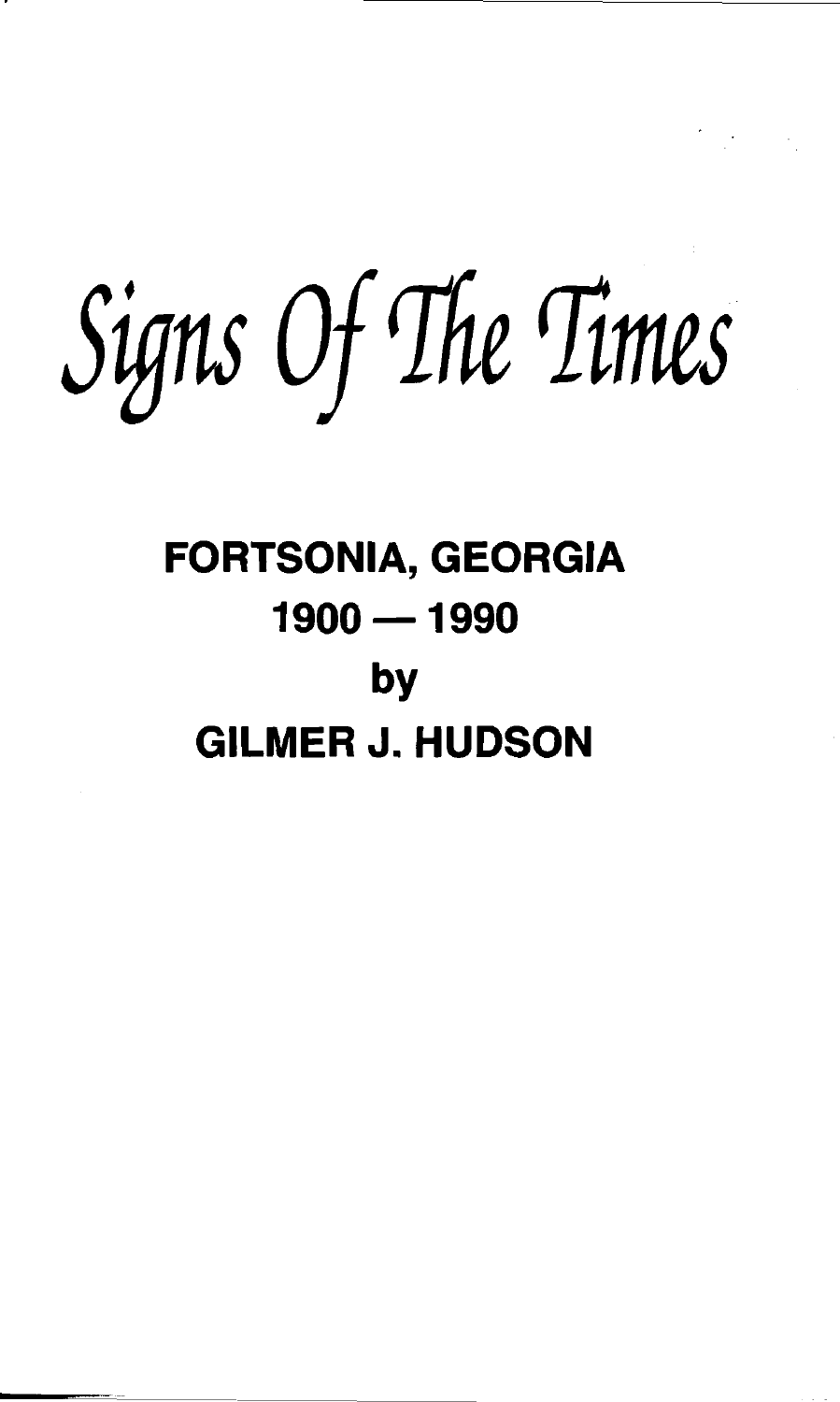#### **ACKNOWLEDGMENTS**

This book is written with the purpose of preserving facts of history, memories of favorite stories, belief in moon signs, human bits **of** wisdom, and acknowledging the common thread of faith exhibited by the different churches and denominations living in **our** community. The name of Fortsonia needs to be remembered. I acknowledge assistance in putting these pages together from two books of early publication. One is the **Early History of Elbert County** by John H. Mcintosh printed in 1940 covering a period **of** 1790 to 1935. Also book number two written by Carl B. Smith, **Ancestors and Related Families, Volume** II. This book was written in 1964 while he was living in Tampa, Florida.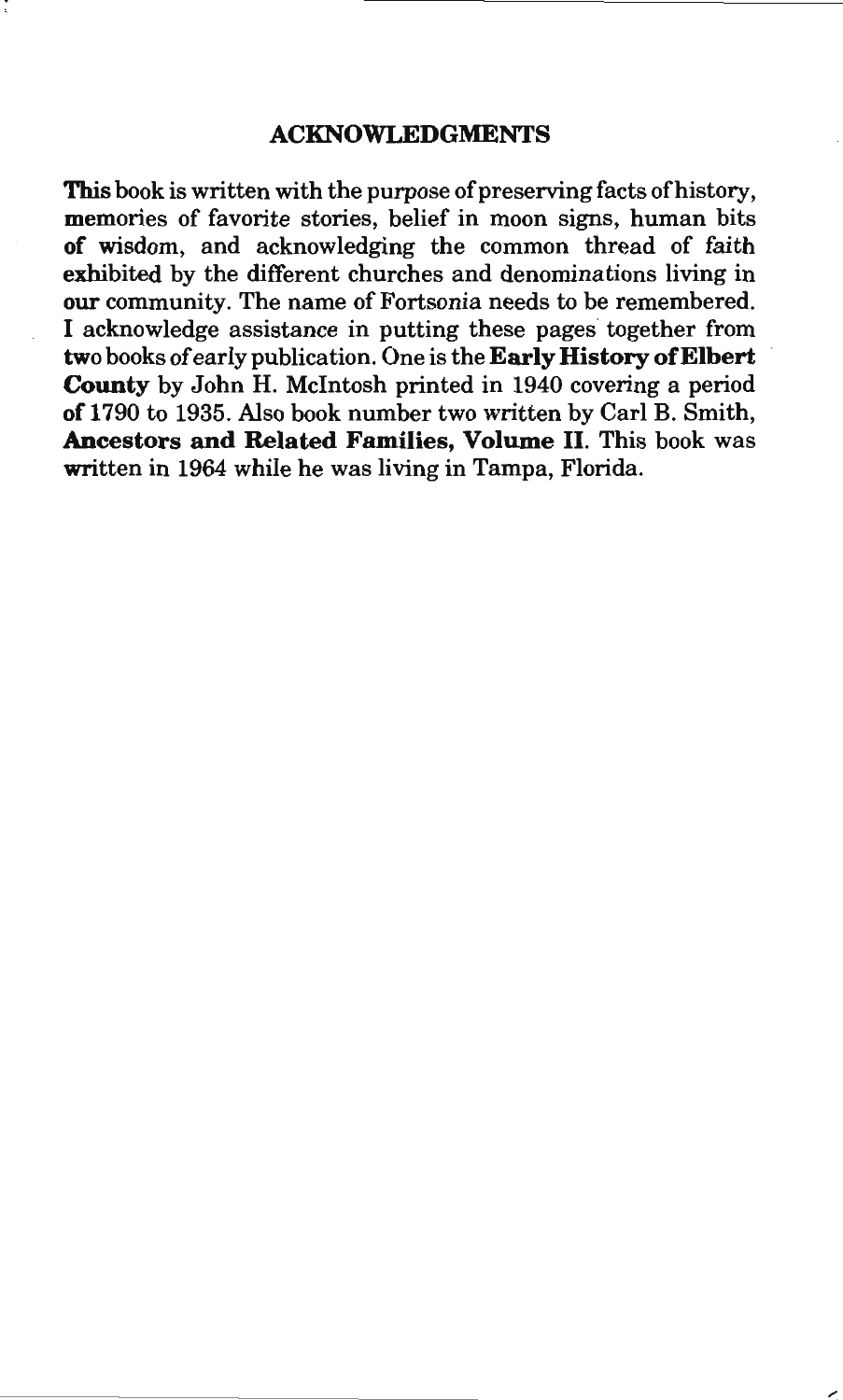#### **FOREWORD**

Gilmer J. Hudson is the author of this book. He was assisted in preparation by Barbara H. McWhorter, his daughter. All illustrations are by local artist, Anne Jenson.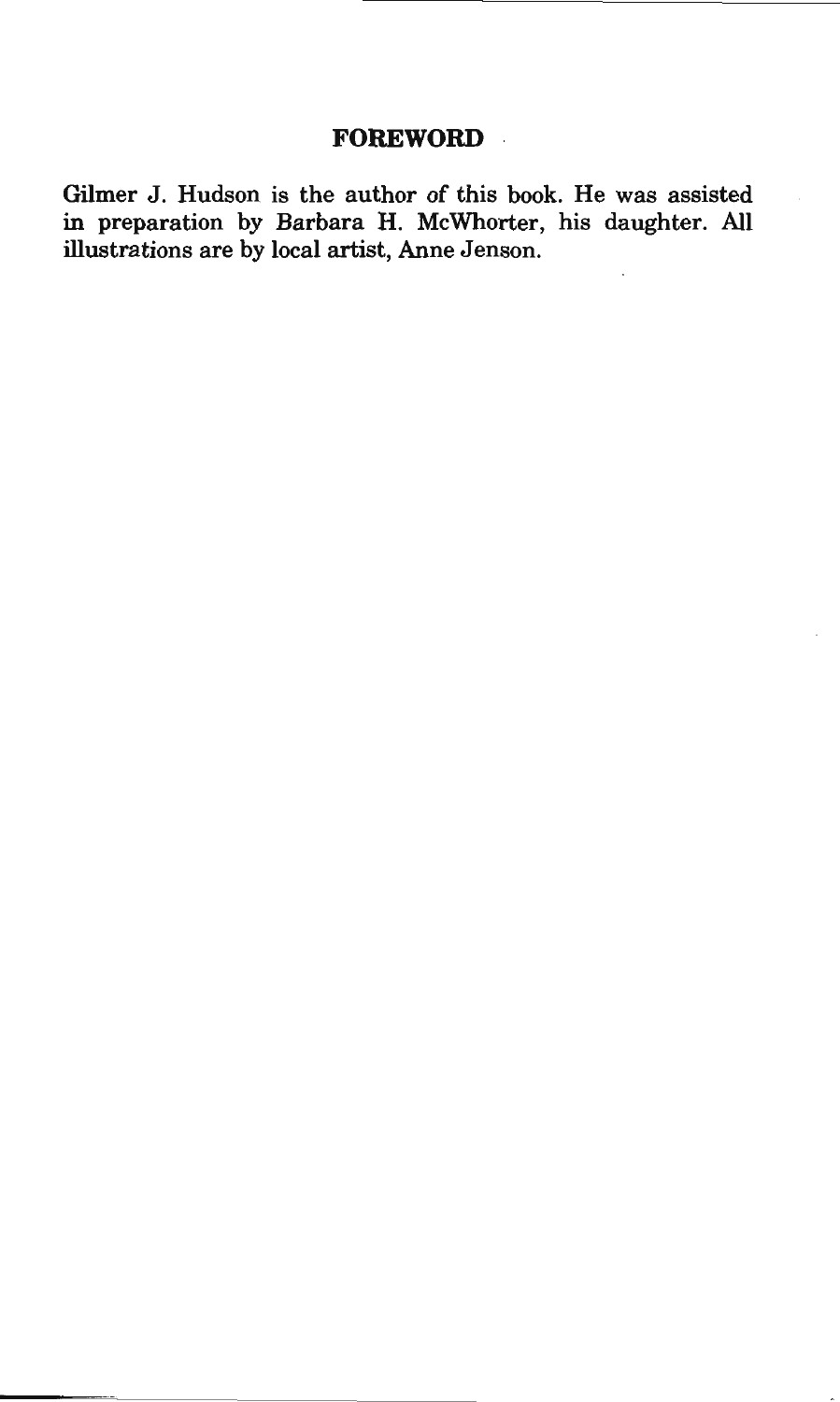

# S.C. **Hudson and Sons**

Started in 1912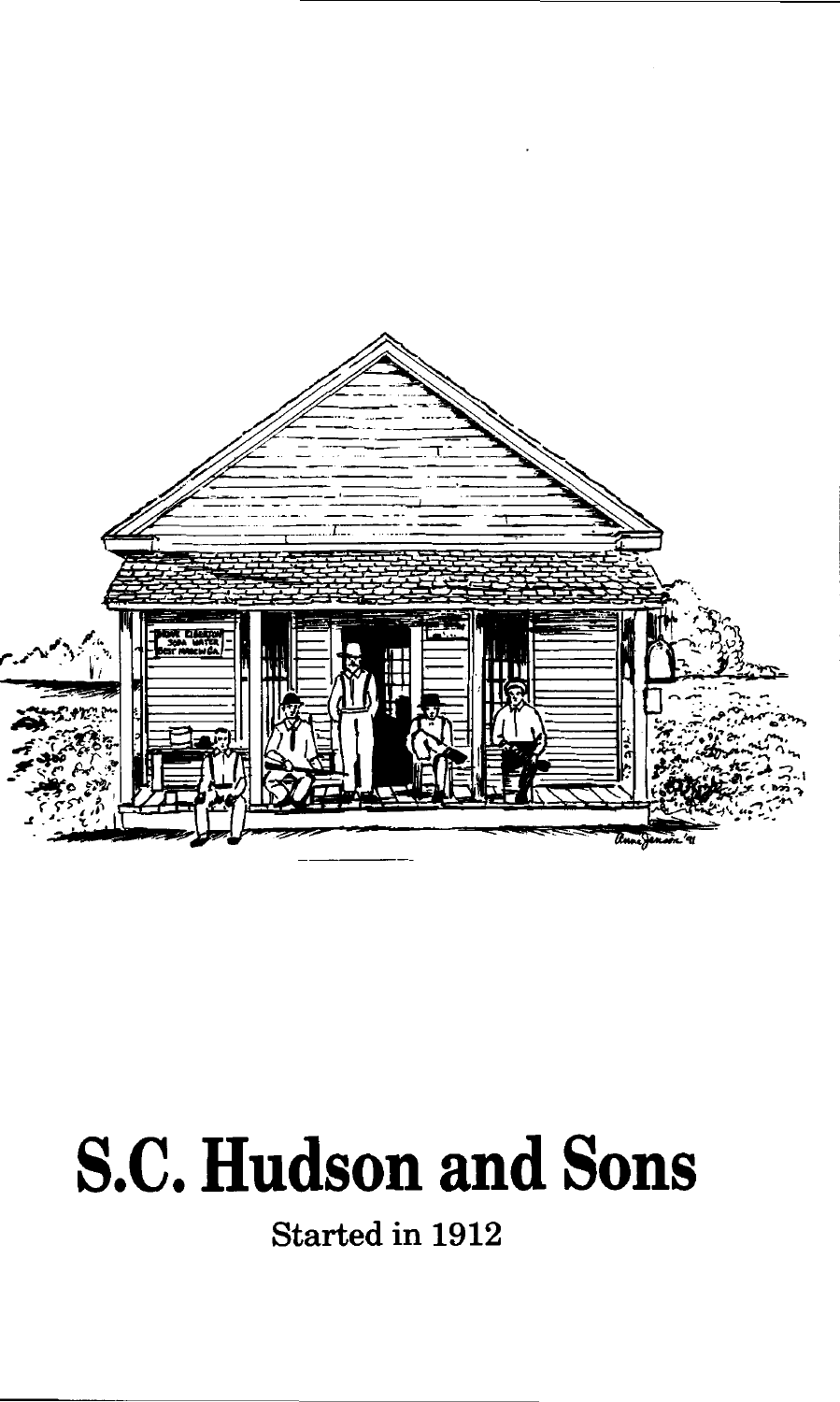ne of the first settlers of the Fortsonia community was Mr.<br>Barnard Forest Smith, who was born in Anderson County,<br>South Carolina, on October 7, 1867. He had to work at South Carolina, on October 7, 1867. He had to work at a very young age to help support a large family for his father died when he was quite young. He came to Georgia as a young man and married Sarah Elizabeth Jones, known as Sadie. They settled our village at Fortsonia, Georgia. Here at Fortsonia, he owned a large plantation. He owned the first cotton gin system, a large lumber mill, a grain mill, and general mercantile business that was in the southern part of this county of Elbert. He was a man of indomitable courage and sound judgment. His advice was sought by many of his neighbors. Mr. Barnard Smith died at the very young age of thirty-five at his home in Fortsonia. He was buried at old Bethel Baptist Church in the lower part of Elbert County (Smith).

My Grandfather, Stockton Cobb Hudson, bought the original family home, a four-room frame house, and a one-story frame store building with wooden porch on the front from the Barnard Smith Estate sometime between 1900 and 1910. There was also a small fifty-odd acre tract of land that went with this purchase.

Now in regard to Stockton Cobb Hudson, my grandfather, I have these comments to add to his background. He was a man of great moral and intellectual influence in his community. He was a man of few words. He raised a large family of cultured and useful children. He was a large landowner and merchant, reasonably prosperous. He lived and died in Elbert County, Georgia (Smith).

To illustrate the fact that Granddaddy was a man of few words, I'll give you an account that was told by members of his immediate family. On a certain weekend at the Hudson home, a Baptist minister was being entertained for a period of time. This was the custom of that day when ministers visited among the families of the church. There was no pastorium in which the pastor could live. This particular visit of the minister was during the winter season. The story goes that on Saturday night and early Sunday morning, a heavy snow storm came and the members of the Hudson family and the visiting minister were preparing to go to church, that is, all except Granddaddy Stockton. Brother Weldon, the visiting minister, seeing the circumstances approached Grandfather and said, "Brother Hudson, aren't you going to church with us this morning?" Grandfather's reply was simple. He said only, "No, Sir." The minister insisted, "Brother Hudson, would you mind telling us why?" Grandfather couldn't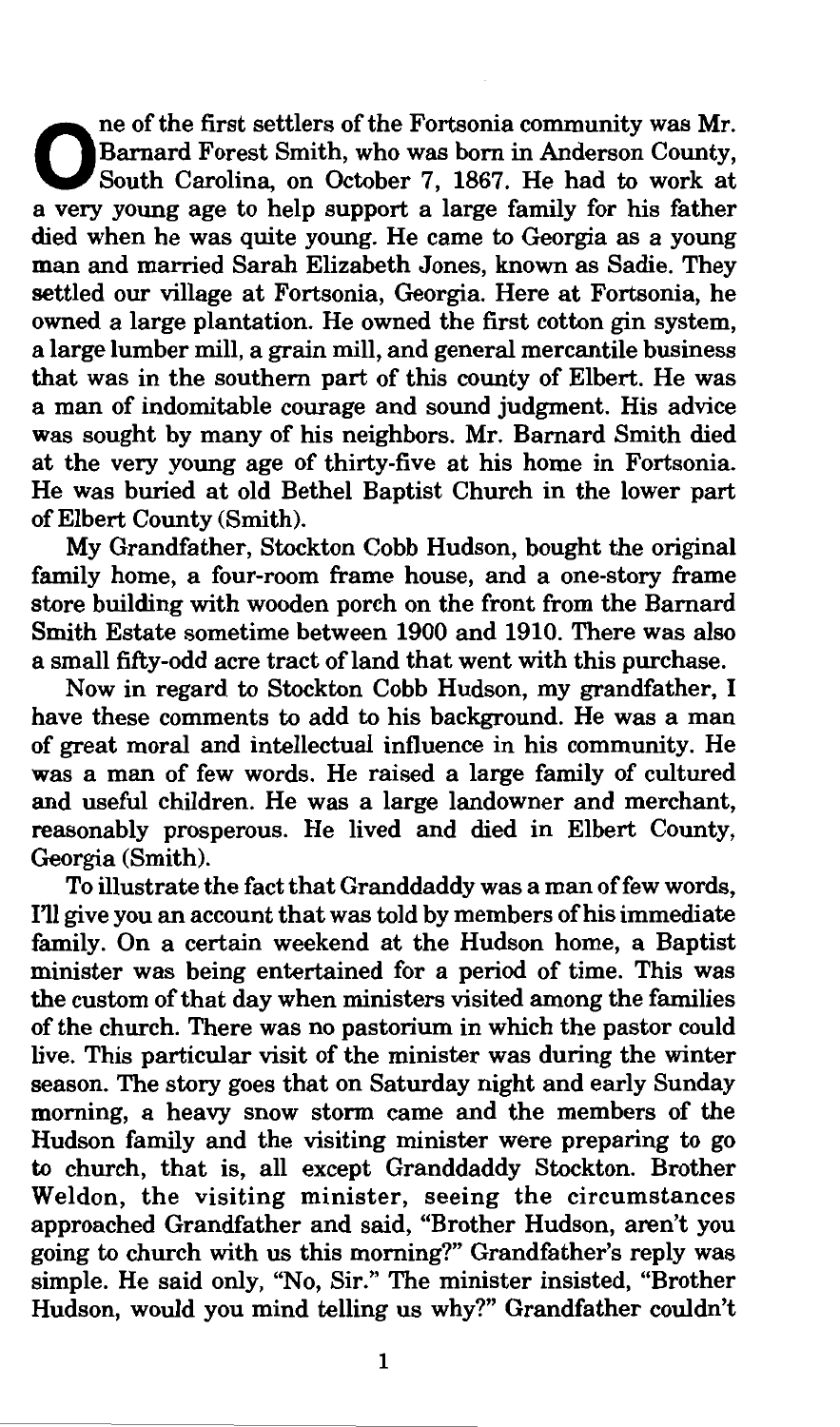have wanted it any better. He said, "Yes, I will tell you why. I have always thought a person should have religious beliefs but should also have common sense enough to know when to stay at home." Needless to say, Grandfather Stockton did not attend services that day.

Now, let's talk about Fortsonia. Our little village is located nine miles south of Elberton on Highway 17. We are situated twelve miles on the north side of Tignall and approximately twenty miles north of Washington, Georgia. We are a quiet village inhabited, I believe, by some of the friendliest and most dependable people to be found anywhere.



The name came from the railroad, namely the Elberton and Eastern shortened by some to be the E and E railroad. Its depot name goes back to 1913. The George T. Fortson family gave land for the depot and the three warehouses that were placed on said land and, because of that fact, the name Fortsonia, which is spelled in one word. Over the years, some people have tried to give the name an army slant. By that I mean they spelled it as Fort and Sonia, two words, but that was erroneous.

There was a clamor of public support and interest from people of Elbert and Wilkes counties for the construction of a railroad to have as its termination Augusta, Georgia. The work of determined citizens of both Elbert and Wilkes Counties came about in 1911. A charter was granted for the Elberton and Eastern Railroad Company at a meeting held in Elberton, Georgia, July 27, 1911. There a group of officers, legal counsel, and board of directors from both counties were appointed. Bonds were voted in the amount of \$300,000 and the contract was let during the month of December to Ira L. McCoy of New York City. The route was completed in 1913 from Elberton to Tignall, a distance of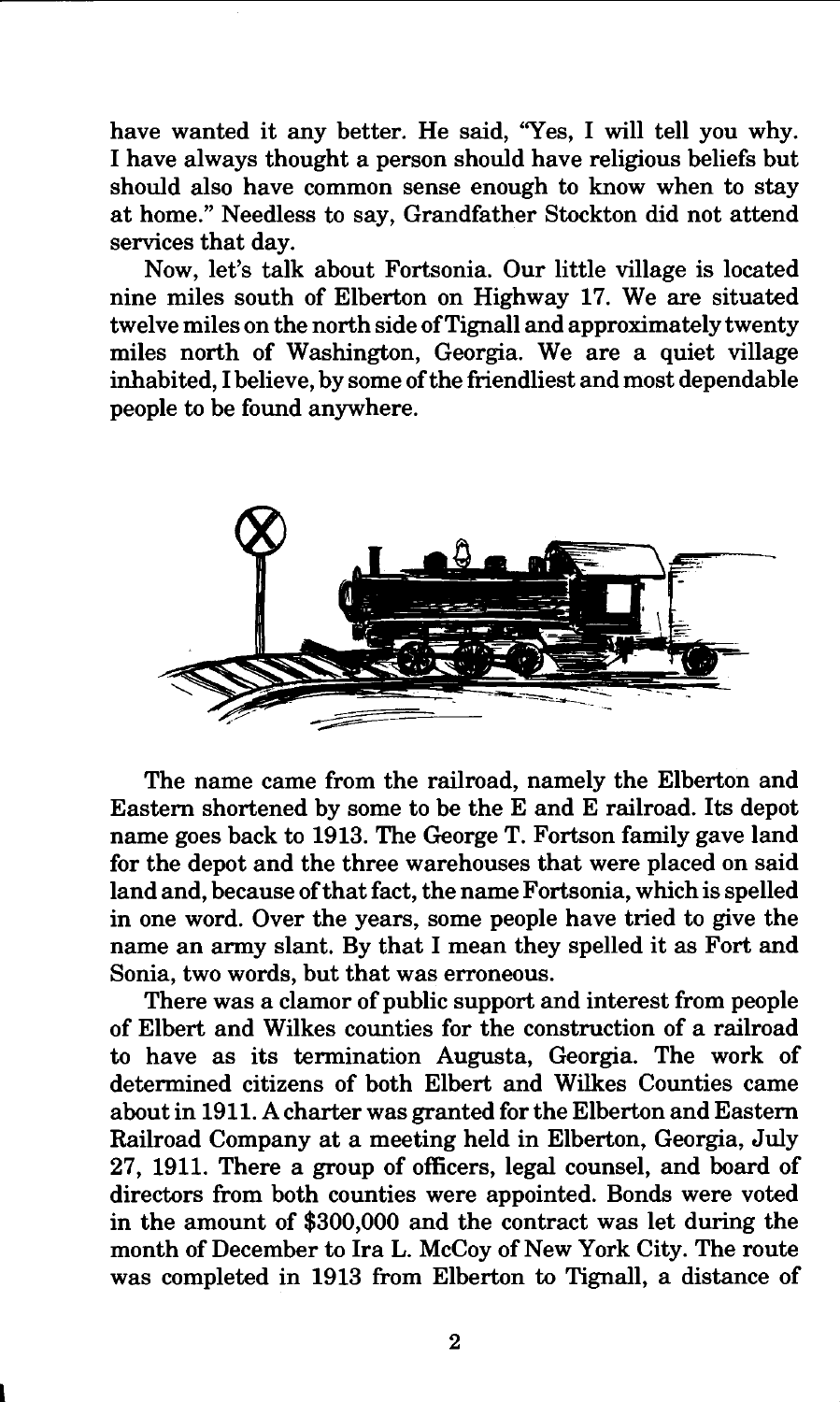twenty miles. This was through a rich and beautiful farming area that crossed Broad River to reach Tignall located in Wilkes County. The route was later extended to Washington, Georgia (McIntosh).

On June 28, 1913, the first train over the newly constructed Elberton and Eastern Railroad ran from Elberton to Tignall. This train left Elberton at 9:43 a.m. and reached Tignall at 1:30 p.m. A large number of prominent officials made this maiden voyage. Over the years following 1913, this railroad prospered for a period of some twenty-odd years. Before its termination, there were double header steam locomotives pulling large numbers of box cars over these rails (McIntosh).

There were depots along the route of the Elberton and Eastern at Elberton, Cauthen, Fortsonia, Bell, Norman, Tignall and Washington. There was a turnaround station for the steam locomotives in Elberton and Washington as the E & E made its daily runs. My Father, W. O. Hudson, was agent at Fortsonia for this railroad during its entire life. I have been told that one of the most enjoyable past times on Sunday afternoons was for parties of young people from the Fortsonia area to walk the railroad tracks from Fortsonia north to Cauthen station just across Dry Fork Creek and south to the Bell station just this side of Broad River. In 1932, hard times and depression had its effect and a receiver was appointed for the road. But it continued in operation until 1934, when it was sold and scrapped. This road had a life span of some twenty-one years, and there are many pleasant memories of the train whistles and the noise of the steam locomotives as they made their rounds.

My Grandfather, Stockton Cobb Hudson, and two of his sons, my Father, Will Oscar Hudson, and his brother, Stockton M. Hudson, jointly opened a general merchandise store in Fortsonia in 1912 under the name of S. C. Hudson and Sons. The building in which they started in business was a wooden one-story structure 20 feet by 40 feet that had already been operated approximately ten to twelve years by others. My Grandfather and his two sons moved into a somewhat larger building next door, 20 feet by 50 feet, one year later. My Father later bought out the other interests in this business and operated as such until his death in March, 1944. I, Gilmer J. Hudson, the younger son of Will Oscar Hudson, did not feel at the time of his death that I wanted to be tied down with inside work, and I went into farming at that time. Our family sold the stock of goods of the S. C. Hudson and Sons building to a cousin by the name of J. Clark Hudson. Clark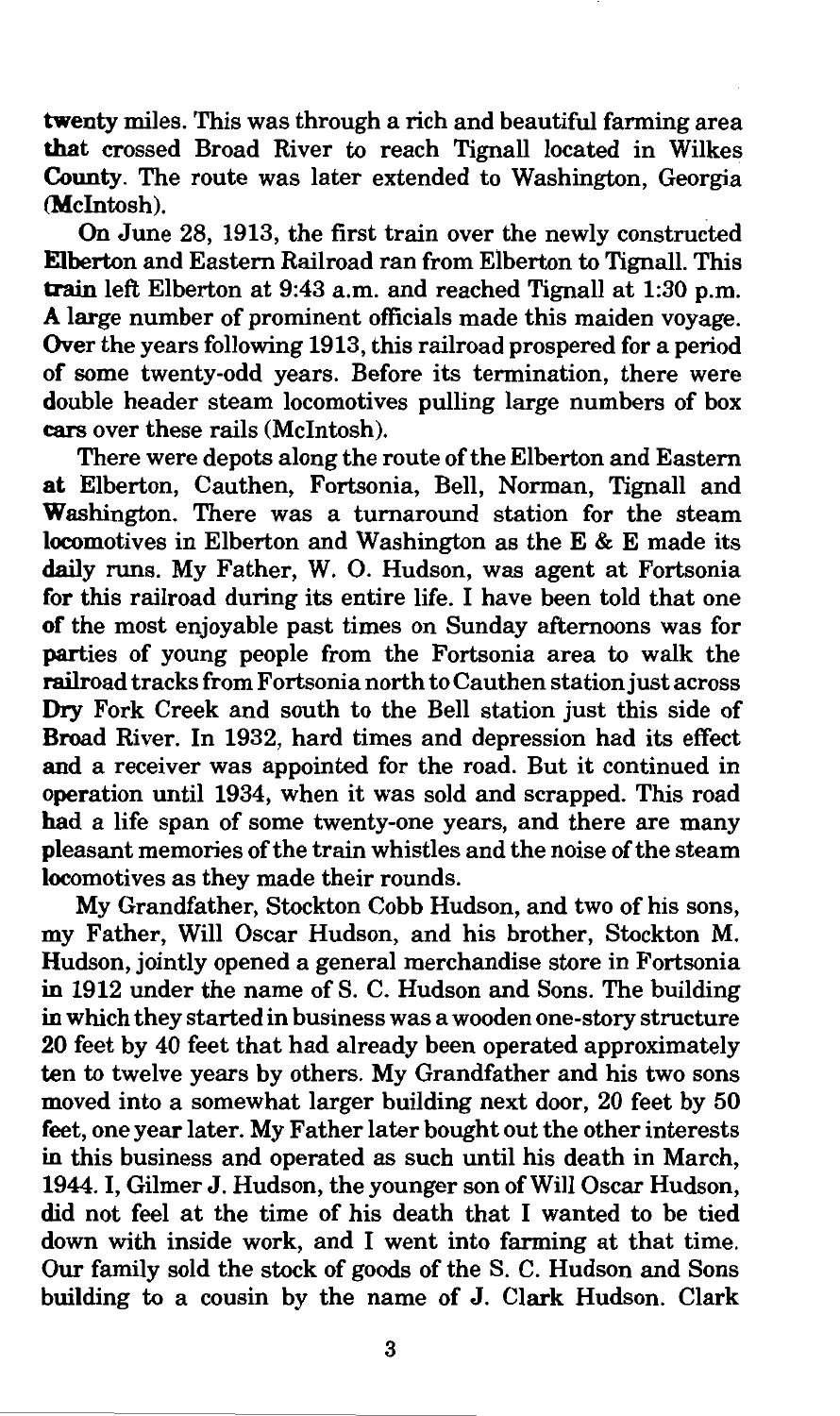operated this Hudson's Store from March of 1944 to April 1990 at the time of his death.

In May of 1962, I, Gilmer J., bought land of the store building from my Mother, and decided to open up the original building where the Hudson's Store first began. I acquired this building and did extensive renovations by putting on new weather boarding, a new foundation of some sixty-odd pillars of granite from Elbert County, sleepers and double sleepers with subfloor as well as a tongue and groove oak floor on top. I instructed the carpenters to prepare it so that I could drive a railroad car on it if I so desired from front to back over the entire area. So you see, we had two Hudson's stores for twenty-eight years in Fortsonia, the J. C. Hudson Store building in the original S. C. Hudson and Sons' building and the present building of Gilmer's Grocery that began in May of 1962. This Gilmer's Grocery building has been expanded to the size of approximately 35 ft. by 50 ft. with additional storage space upstairs.

Let me say here that there has never been a U.S. Post Office in Fortsonia. There are those who believe there was at one time, but I had the Post Master in Elberton a few years back to check records. He could find no mention of any post office ever being at Fortsonia. There has been some confusion, however, over the years in that letters have been sent incorrectly to Fortson, Georgia, located somewhere in south Georgia. They, of course, would be returned after a period of time to their correct address.

Among the older businesses that existed in Fortsonia was the F. B. Fortson and Son General Merchandise, operated by Mr. F. B. Fortson and son, Frank, Jr. They had a large wooden frame building approximately 20 ft. by 50 ft. This business operated in the 1920's and early 30's. This building was removed in later years, and the new buildings of T & T Tires is located on the same property. Sometime later after Mr. Fortson ceased to operate the F. B. Fortson and Son General Merchandise business, he moved across the highway and began a large steam engine operated sawmill. For several years in the 1930's and 1940's, Mr. Fortson operated a large mill with yard full of logs and rack after rack of lumber stacked on said yard. Mr. Fortson bought and sold timber and employed a crew of workers to carry on his operation.

Mr. F. B. Fortson's son, George H. Fortson, also operated a general merchandise building for a number of years. In the olden years back to the mule days, blacksmith shops for a number of years were operated by several different individuals at various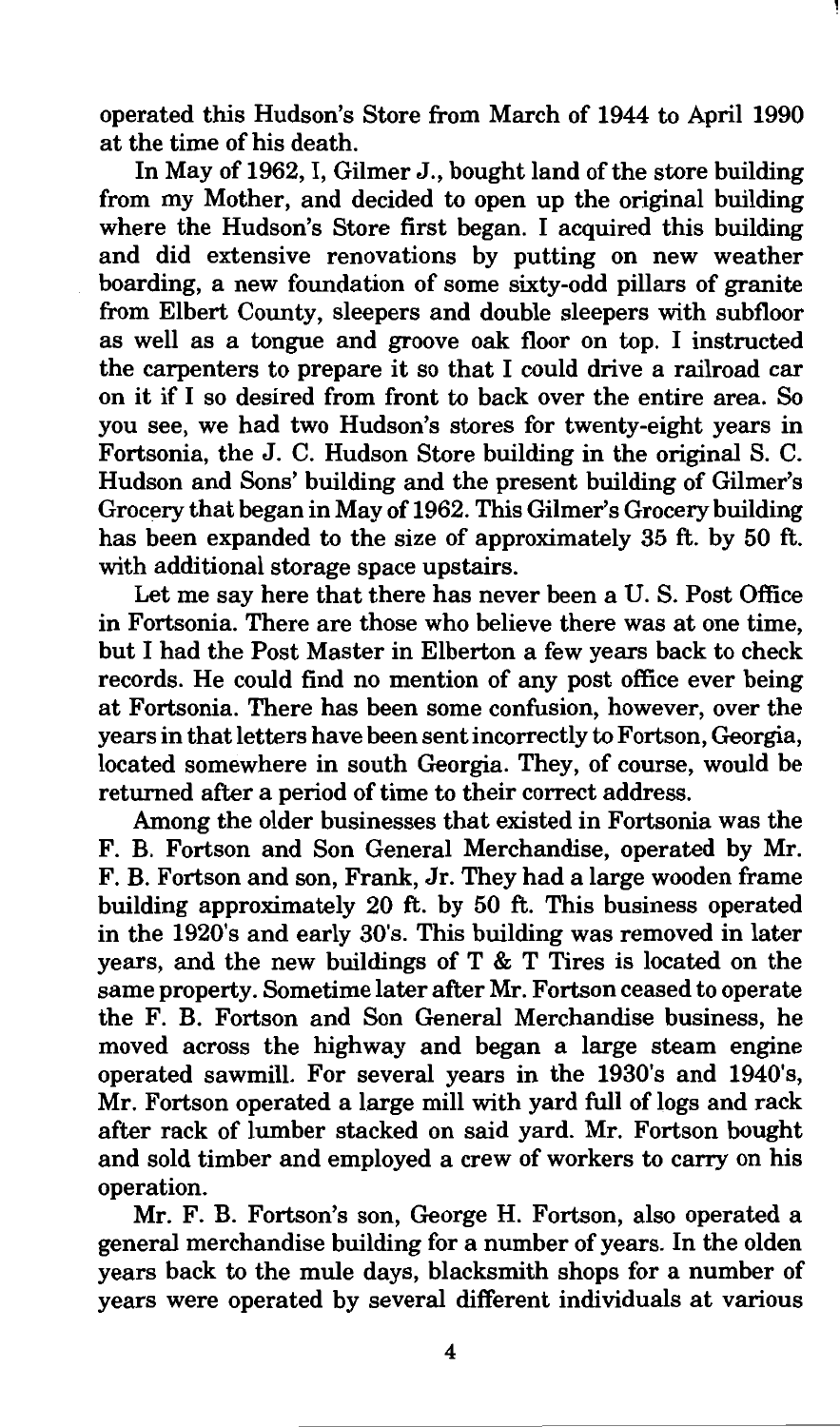spots.

Mr. James Fortson, son of Mr.and Mrs. F. B. Fortson, Sr., operated a service station and auto mechanic shop during the period of the early 1930's. James later moved into Elberton after returning from work in Tallahassee, Florida, during the war years. He and Ben Searcy were mechanics for Mr. Claude Ray, Sr. at the Dodge Auto Agency in Elberton, Georgia. When James left Fortsonia, the station and auto shop was operated by Raymond Kelly, son of Mr. T. F. Kelly for a good while. Raymond also ran a saw mill part of this time at Fortsonia.

Our community for years, even decades, was one of the most affluent sections in our county in the production of cotton. There have been at least two different cotton gins located in Fortsonia. One operated by the Elberton Oil Mills for a number of years and the other privately owned in the mule and buggy days.

Besides the stores and business facilities, we have beautiful church edifices. On the north side of our thriving village is the Fortsonia Baptist Church. On the east side is the Eliam Methodist and also the Flatwoods Pentecostal Holiness Church. All of these are modern brick buildings and full-time church facilities. Over the years, our village has seen quite a lot of changes. The present nursing home was one time the site of an accredited eleven year high school named the Nancy Hart Memorial School. This school was built in 1925 and opened for classes in the fall of 1926. It was financed by local district bonds. We had a good school until our state officials decided to consolidate all of our county schools into one school system in the city.

J. C. Hudson's Store ceased to operate in April, 1990, as a general merchandise store because of the death of the proprietor, J. Clark Hudson. Clark bought the store from my Mother, Mrs. W. 0. Hudson, in April, 1944. So you see, he had a continuous record of some forty-six years. Clark was a good merchant. He had previous mercantile experience having left Joe Allen's in Elberton, Georgia, before coming to business and to live in Fortsonia. During the forty-six years of operating the J. C. Hudson Store at Fortsonia, Clark was friend to all who came in his store. He left pleasant memories to white and black, for he helped to carry accounts for them. Some of these were weekly, some monthly, and even some of six month duration during the cotton farming years. He specialized in groceries, gas and oil, hardware, meats, shoes and dry goods; and for some years, he sold fertilizer to the farmers.

There was a period of four and one-half years that the Hudson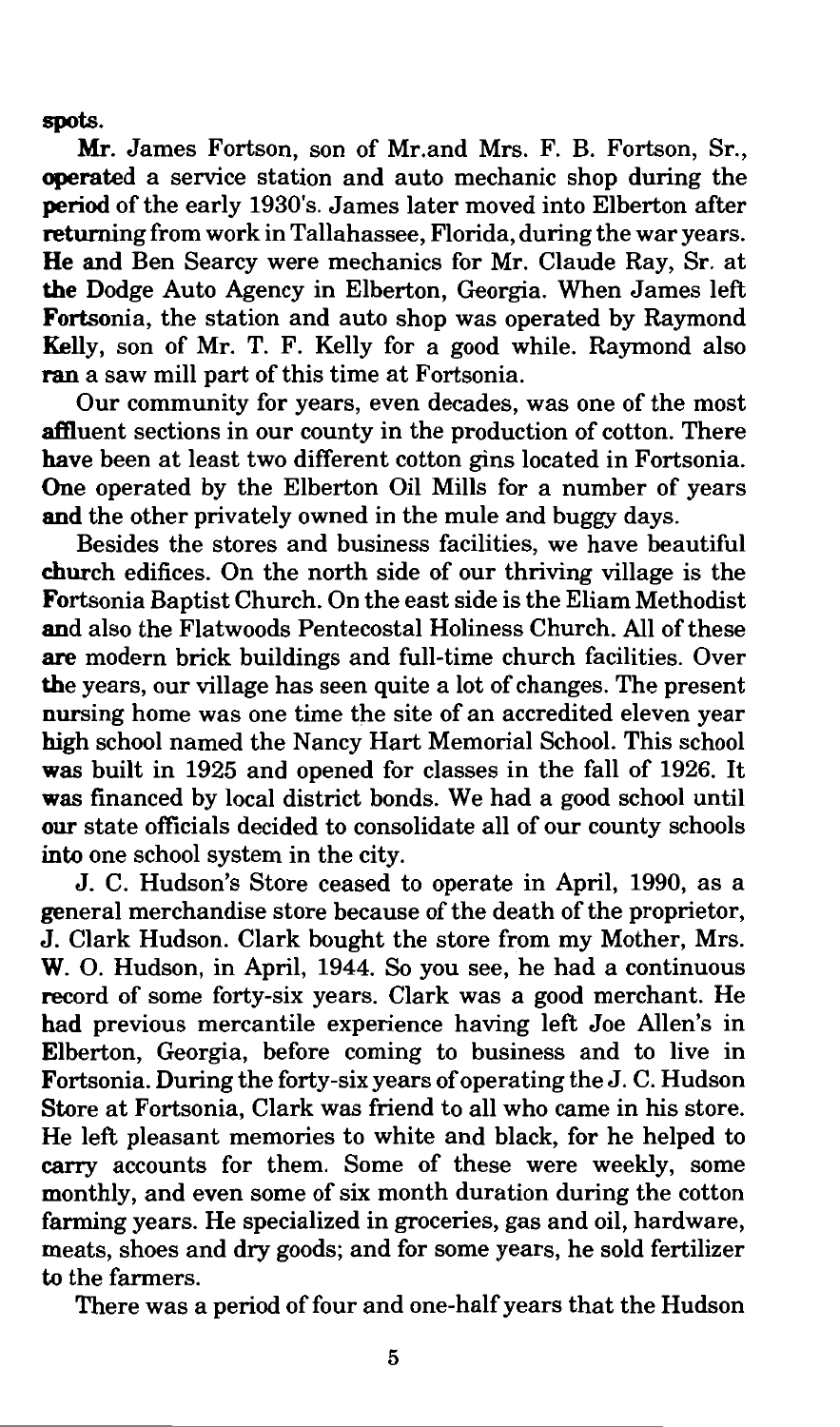Store was a partnership. In the spring of 1957, I bought onehalf interest in the J. C. Hudson General Merchandise Store, and Clark and I jointly operated this store until May 1, 1962. At this time, I moved next door to a renovated store building in the original building in which S. C. Hudson and Son began their operation. I began my own store operation under the name of Gilmer's Grocery. I chose this name because of there being less confusion about two Hudson stores insofar as mail delivery, bank accounts, etc.

I want to say that in the four and one-half years that Clark and I worked together as partners there were no harsh disagreements. We only had friendly impressions of each other, and I never dealt with a person that I respected more than Clark Hudson. He taught me many good lessons that he had learned by experience. A common question that was asked by strangers during the twenty-eight year period of two Hudson stores being operated in Fortsonia was, "How do you people manage to operate two stores carrying virtually the same line of goods, side by side, here in the rural part of the county?" My answer was, "Why not? Each of us operates our own business, our competition is friendly. I would help Clark if at all possible, and I believe he would do the same for me."

Now back to our present day businesses in Fortsonia. Besides Gilmer's Grocery that operates daily Monday through Saturday from approximately 6:00 a.m. to 6:00 p.m., we have Chandler Madden's Grocery and Service Station that also operates Monday through Saturday. The largest and only industry agency at the present time in Fortsonia is the Nancy Hart Medical Center. This is a nursing home facility with a bed capacity of approximately sixty-five patients. This is a well staffed facility with a good state rating and well operated with good personnel, both black and white.

There are two granite sheds and finishing plants that are operating at or near Fortsonia. The H & A granite shed is just above the Fortsonia sign on Highway 17 to the north of our community. Steve Peppers and his father, John C., operate this shed along with other employees during the year. The other shed began by J. A. Smith, Sr. began his operation two miles to the west of Fortsonia two or three decades ago. Since the death of J. A., Sr., the son, J. A., Jr. is operator today along with other help as he needs it.

The new building located on Highway 17 at the intersection of the Flatwoods Academy Road is in operation under the name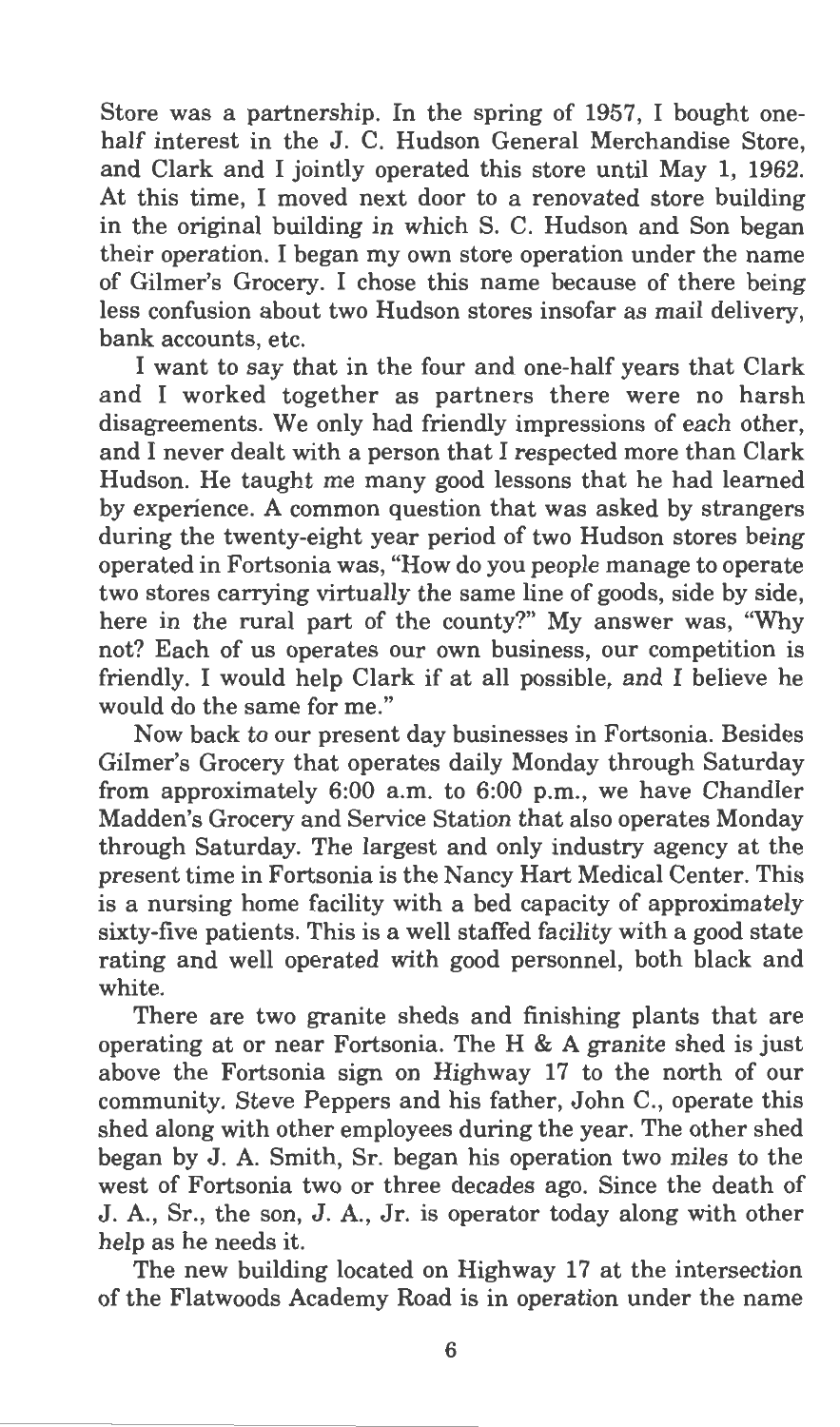ofT & T Tires .It is operated by Ted and Timbo Dye, father and son. Ted has been associated with the tire business for a number of years. He worked with the Granite City Recappers in Elberton for a long period of time before joining the staff of John Duncan also of Elberton. He operated his business when he first came to Fortsonia in the George Ward old feed mill building for several years under the name of Ted's Tires.

Just south of Fortsonia on Highway 17, Barry Brown operates a machine shop under the name of Crown Construction Company. Brown along with other workers builds and services machines used in the making and marketing of granite products for finishing plants. Barry is the son of Billy R. Brown, Chairman of the Board ofCommissioners of Elbert County.

The building next to Chandler Madden's service station, formerly the feed mill building belonging to George A. Ward, has been operated since the later part of 1990 by Reuben Smith under the name of Fortsonia Paint and Body Shop. Reuben has just begun his operation and is at the present a part-time operator.

The old Fortsonia Hardware and Furniture building that was operated by Mr. Guy T. Bell until his death on December 30, 1970, is now owned by John Coleman. John started a business known as the Game Room in part of the hardware and furniture building. The operation began in the year 1990.

Fortsonia is on the move. The future looks bright.

7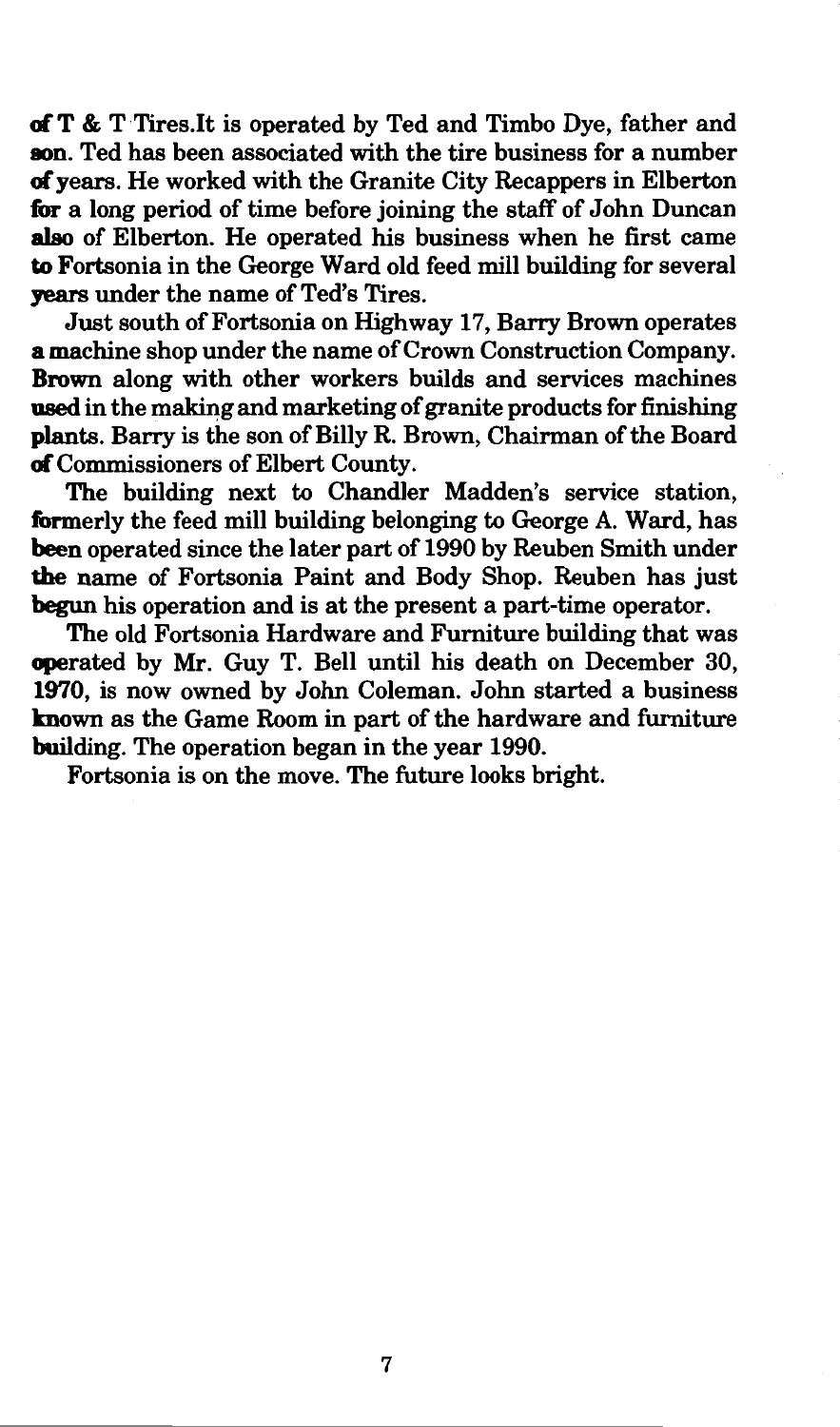

 $\n *Mancy*\n *Hart Memorial*\n *Sehool*$ 

### **Nancy Hart Memorial School**

N W I want to mention the namesake of our Nancy Hart Memorial School. Our village is only approximately two to two and a half miles from the site of Nancy Hart's schip to two and a half miles from the site of Nancy Hart's cabin on Warhatchie Creek as the crow flies. That's about one half mile straight across from Broad River just to the south of Warhatchie Creek. A replica of the Revolutionary War heroine's cabin stands now just south of our village. The State, however, did not see fit to continue funding for the Nancy Hart State Park, and it is not as modern today as it should be. It was my privilege as a student of NHM school in my elementary grades to have the honor of speaking the story of this cross-eyed warrior's bravery as she captured those Torries and held them at bay. While others acted out this incident of local history, I stood on the bank of a small creek and recited this portrayal of history of old. I believe that this act of bravery and courage and others of local nature that also told of the act of kindness, bravery and stamina of our people gave me the urge to record some of the favorite stories and legends that are characterized and associated with our village.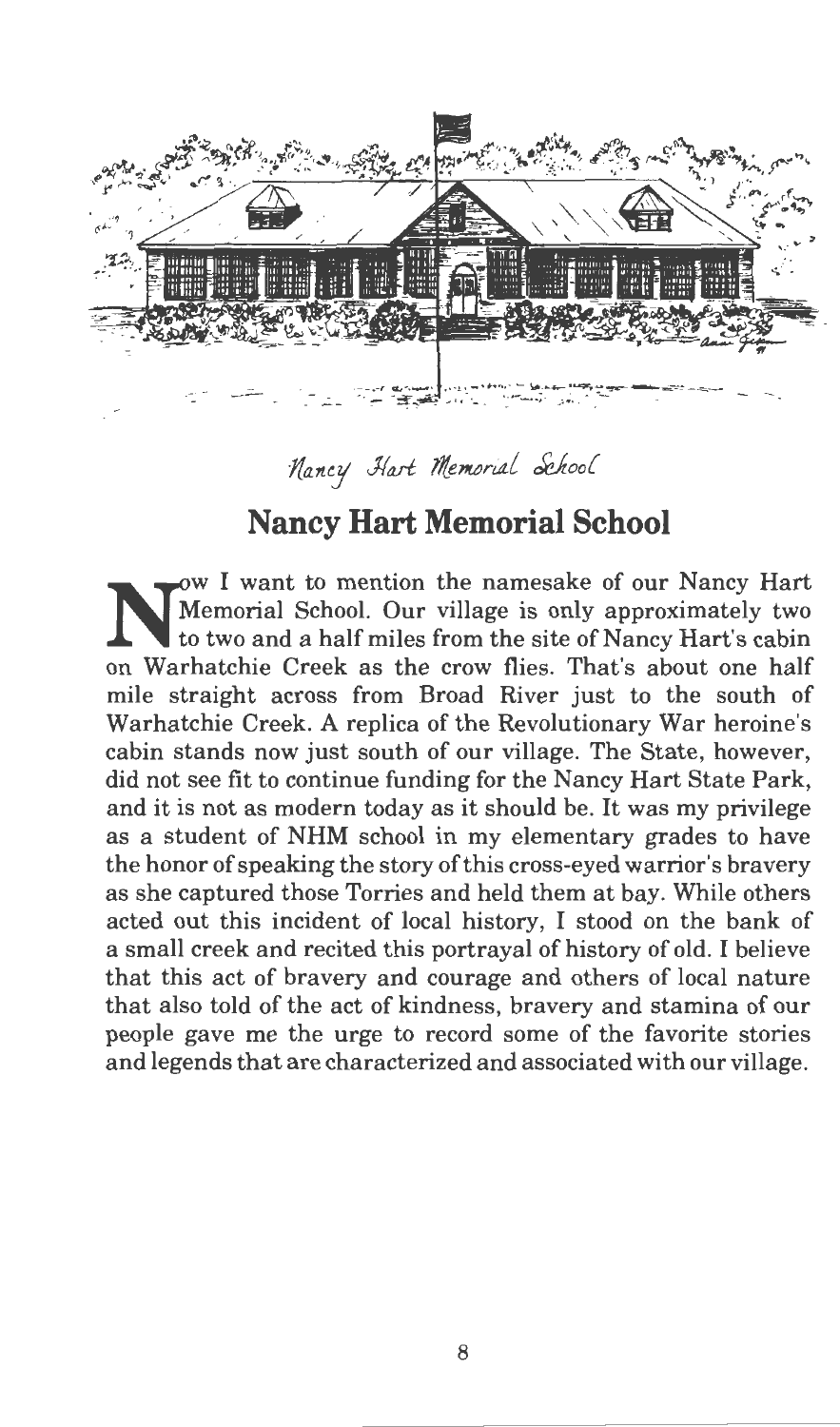

**Nancy Hart Cabin** 

This salesman that wanted the souse meat told me what he wanted and how much. I told him that I would be glad to go back and get it, and I cut off the number of slices that he said. He asked me if it would be all right if he ate his meal right there on the counter, and I said, ''Yes sir, you can certainly do so." I got him his soda crackers that he wanted to go with it. He went up to the drink box and came back with a big Pepsi Cola. Well, he started off. He took his two or three bites and boy, he just rolled his mouth. "That's the finest I believe I ever ate. I always liked hot souse meat." Oh, boy, he bragged on it. He was regularly drinking his Pepsi Cola though so he asked me in a little bit, ''You don't happen to have any pickle around here, do you?" I said, "Oh, yes, we can hunt you up some pickles. The children always have a bottle open back there." So, I didn't try to sell him any. He didn't need many pickles. So, I went back, and I got him out two or three strips of these sweet dill pickles. That's what they were. Like they put in the pickles that they make at home. I gave him those. I said, ''You just enjoy them along with your souse meat." "Oh, yes siree." He bragged again on that hot souse meat. But he had gone back about this time to get his second big Pepsi Cola. So he kept on eating, and I went on with my duties otherwise while he finished up his meal. He came over to pay me and started for the door. He said, "Friend, I want to tell you that I enjoyed my dinner with you today. That was some delicious souse meat, but I'll have to tell you also, those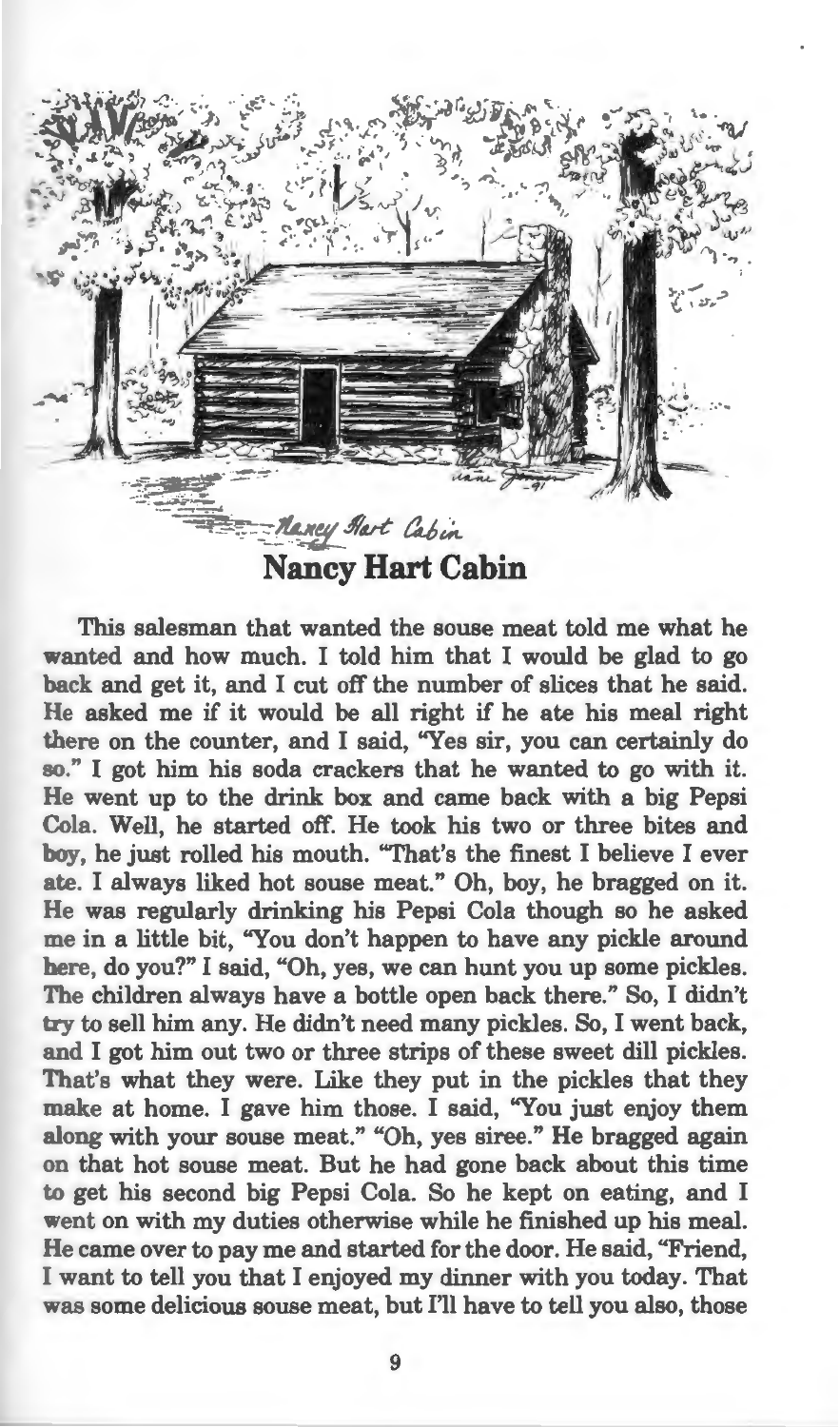others, love and compassion have been exhibited by the residents of our community. There has been an outpouring of positive deeds in cases of misfortune, tragedy, loss of loved ones, victims of drownings, fire losses, and many, many more failures. I look back to remember the people, white and black, uniting together, to restore and rebuild barns and houses destroyed by fire, and cases where hay was donated when feed was lost. Not only have our people responded to needs of our people here, but our churches in the community, white and black, have risen to give in worthy projects to help the unfortunate among us but also around the world with our missionary offerings. Did not our Holy Bible teach in Luke's Gospel, Chapter 10, that our neighbor was the one who responded to the needs of others, whoever and wherever that need was?

One of the greatest acts of community pride other than the churches that have been built by local congregations was the building of the accredited high school in our community known as the Nancy Hart Memorial School. This school was built by local bonds of citizens in our Eliam District of Elbert County and supported the school as long as it remained. We had one of the most active and perhaps strongest PTA's in this region. Many students went forth from this school to obtain high honors in varied and valuable fields of work. This school not only earned its place in the academic world, but also made its mark in the sports' field. Basketball and baseball were perhaps the primary sports. Basketball was played by boys and girls alike. Both did quite well. All the county schools participated, and the gymnasiums were filled almost every time a game was played. There were county-wide tournaments held in different communities around the county in the first part of March, and this was generally a good fun time. There were sell out crowds each night of the three day and night tournament.

I remember back in the early days of our local schools, one of our superintendents was a sports enthusiast. This man ordered a good bit of equipment for the team to use for playing the game of baseball. He then wrote and called throughout our immediate section of the country and was able to secure a game on their field in early spring with a team in the mountains of north Georgia. Our team went on the date selected without any practice and any training. It was about three weeks after that time before anyone ever found out the score of that game. Fortsonia lost by something like 27 to 1, and the game was called after about four innings. All was not like this early encounter for down through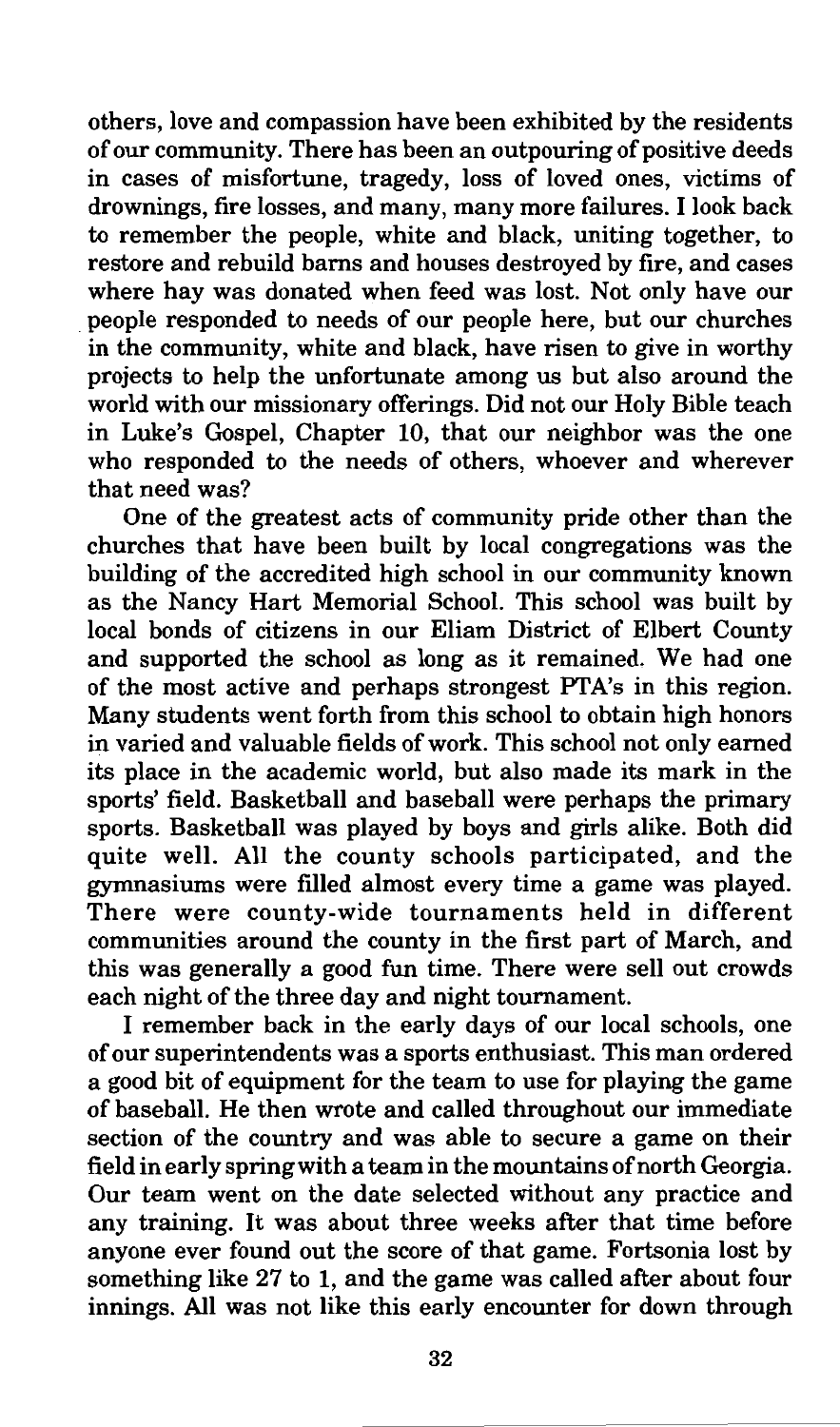the years our school had good competitive teams of baseball.

One outstanding accomplishment, I suppose, came in the early 1930's. The high school team managed to schedule a game with the Elberton High team on the Fortsonia school campus. This was a rarity because Elberton did not play the county schools of that day. On this particular day of this big game, the Elberton team arrived with their squad at the site of the Fortsonia school, Nancy Hart Memorial. They unloaded their athletic bus and lined the edge of the road going by the school with equipment including bats, bags of balls, various mits, and all the paraphernalia. They had on their uniforms; and they were dressed and looked very much like professionals. The game got underway. Elberton scored, running up an early lead of something like ten to one in the first three innings. It didn't look too good for the local boys, but the Fortsonia team never quit. They battled back, scoring one or more, to tie the game at the end of eight innings at ten and ten. I understand the pitcher of the Fortsonia team called his catcher out at the end of the third inning and told him that "these boys can hit what fast ball I've got so I'm going with a curve ball now and see if we can't come out of it." He must have been successful because he held them down for several innings. Elberton batted through in the ninth inning with the score tied ten and ten. They failed to score. An excellent play on the infield stopped any runs from coming across the plate. In the last half of the ninth inning, Fortsonia won that game with a run in the bottom half with two hits and an error accounting for the run. Joy was in Fortsonia and so far as I can remember that is the only time the Elberton school baseball team played on the Fortsonia ball diamond. I have been told that members of this defeated Elberton team still blame a certain umpire for their loss.

Baseball had its place through the years both in the days of our old Nancy Hart Memorial School and also community teams that date back to the 1920's. Good community teams over the years have played teams from nearby South Carolina, Lownesville, and Calhoun Falls, several teams from Elberton, the silk mills, the cotton mills, Lincolnton school town team was here on several occasions, and Danburg of Wilkes County came to play here. First Consolidated in the old days in our own county played on many occasions. The games over the years have been very competitive. Many enjoyed the fun of watching our players compete with other teams.

The older players have scheduled some fun games with the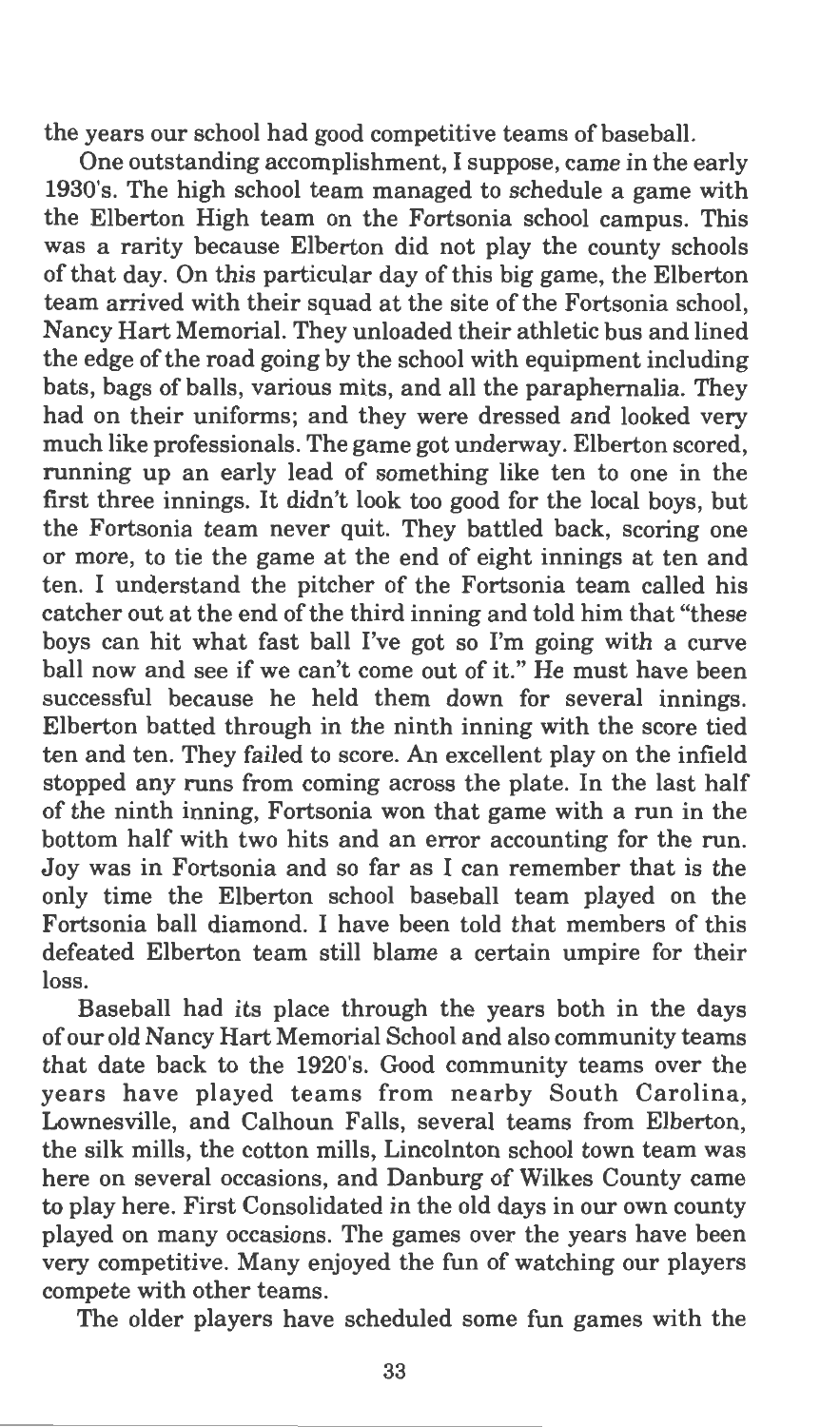On a scheduled night at Elbert County Courthouse, the School Board had invited the parents from the Centerville school district and the parents from the Gaines district representing the Rock Branch School, both in the northern part of our county, to come to listen to what the school board had to offer them. Information tells us that in the assembly room where Court is held there are three lines of sets of seats with walkways between each line of seats. On this particular night, there was no one, not even the first one, sitting in the middle line of seats. The Centerville people sat on the right, the Rock Branch people sat on the left. This arrangement caused one spectator to observe, "There is no danger of any integration taking place in Elbert County, Georgia. They can't even get the whites to sit together." Needless to say, emotions ran rather high in the feelings for local schools and, of course, because of federal regulations, we did integrate schools at a later time.

A word of thanks to the services of Dr. Jones, a well-respected practicing physician and also Professor Hawes, who was a high ranking administrator in the school system. These two individuals were of immense help to the school board in making this transition possible and workable among the whole set of people.

Fortsonia has through this period of years from 1900 through 1990 supplied the citizens of our county candidates for political offices in our court house as well as state house official positions. In the 1930's and 1940's, Mr. T. F. Kelly, a resident of Fortsonia and Justice of the Peace of Elbert County, Eliam District representing Fortsonia, performed many duties. I think you could say as Justice, this included quite a number of weddings. Mr. Kelly also successfully filled several terms as Representative from Elbert County in the General Assembly of Georgia. He also served as Senator for the District in which Elbert County is a part.

Mr. Guy T. Bell was Superintendent of the county schools before the consolidation with the city during the period in which we had a separate system. Mr. Bell served in this capacity from 1941 through 1948. Mr. Bell later served two years as Representative from Elbert County in the General Assembly. This period was 1949 and 1950.

Dr. G. A. Ward probably would not care so much about his name being listed as a politician, but he did serve a term of office as Chairman of the old Board of Trustees of the Nancy Hart Memorial School. Dr. G. A. Ward, Sr. had his home in the Fortsonia community most of his life. He was born in the upper part of Elbert County but came to live for several years in our community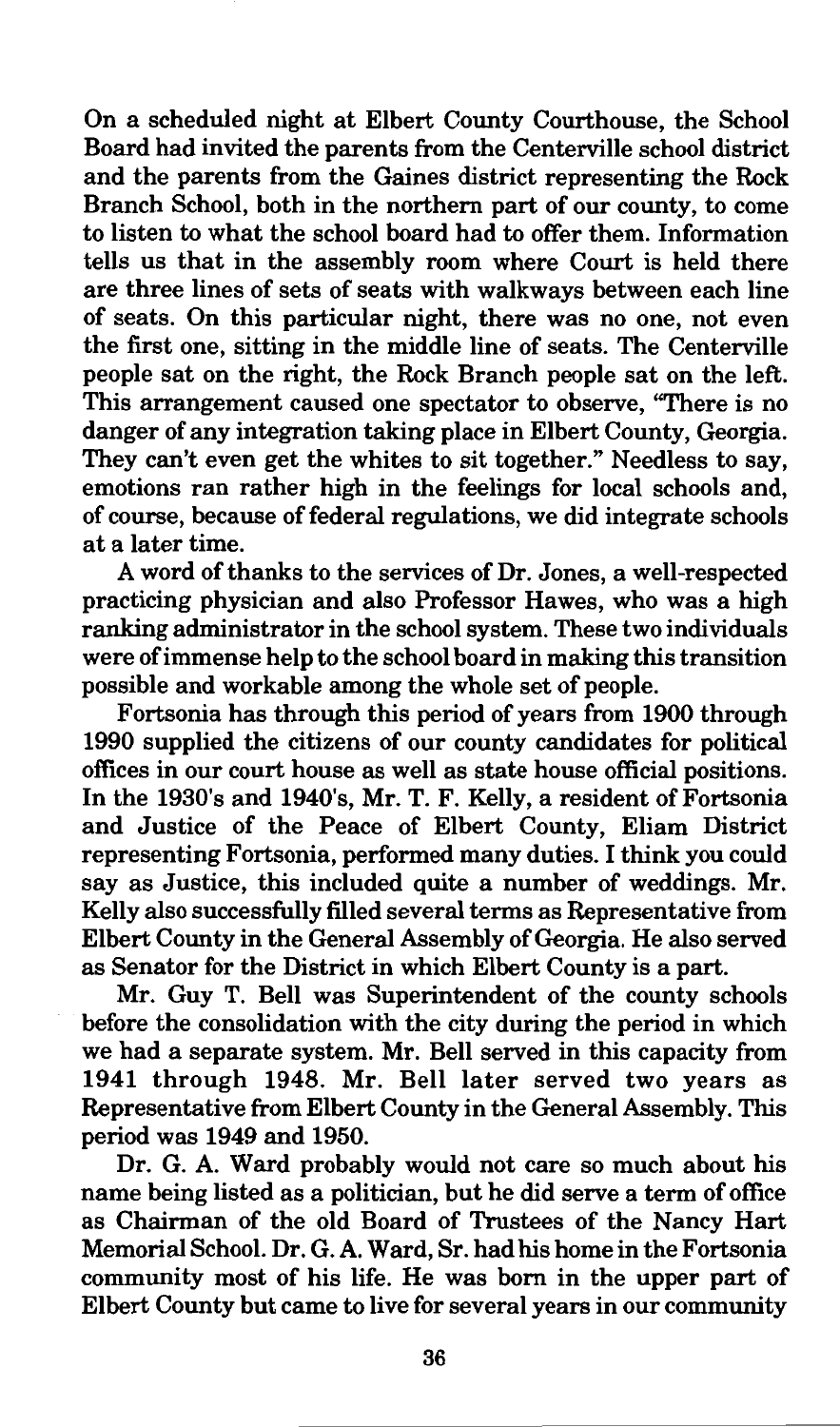with other families. Among those were the H. A. Bell family, the S. C. Hudson family, and the J. C. Allgood family. Dr. Ward practiced general family medicine and made home calls to white and colored alike. His practice as family physician was well accepted throughout our area of the county, and there were many families who did not know there was another doctor as long as he practiced medicine. Dr. Ward, after living several years in a single room with other families, bought a home in our community. Over the years, the home was remodeled, added to and made very modern. There was a time, however, that Dr. Ward had a small two room office building in the heart of Fortsonia. This building was located half way between the S. C. Hudson's Store building and the building that later became Gilmer's Grocery. Dr. Ward treated patients in this building over a period of years, but later abandoned this building and used his home as his headquarters. His practice was wide spread, for he had many patients over in nearby Wilkes County.

Mr. F. B. Fortson, Sr. served as Chairman of the County School Board when the Board was appointed by the Grand Jury of Elbert County and when they consisted of control of the county schools. This Board was composed of five members. In the 1960's, an act was passed in Atlanta, Georgia, creating an elected board of five county school board members. The people approved this method, and the first elected school board representing five separate districts in the county were: District 1, Gilmer J. Hudson; District 2, Jack Dye, Jr.; District 3, George T. Oglesby; District 4, Harrison Turner; and District 5, Robert E. Lee. This Board was pressed into duty before their elected term was to begin by act of the Superior Court because of the resignation of the old appointed board. Whereupon at their organizational meeting, two members of said board resigned their positions for this extra time of duty, leaving only Gilmer Hudson, Harrison Turner, and George Oglesby. These three by law selected two others to represent their respective districts. Rucker Mills was chosen from District 2, and George Gaines was named from District 5. This Board of five men served until the original elected board's term began their duties to serve.

The present county school Superintendent is a resident of the Fortsonia community, Col. Charles Dixon, son of Mr. and Mrs. J. C. Dixon, and is serving a second term of office in this capacity. The public schools in Elbert County have made progress under the leadership of Col. Dixon and the school board. We are very fortunate to have a very qualified and dedicated staff of teachers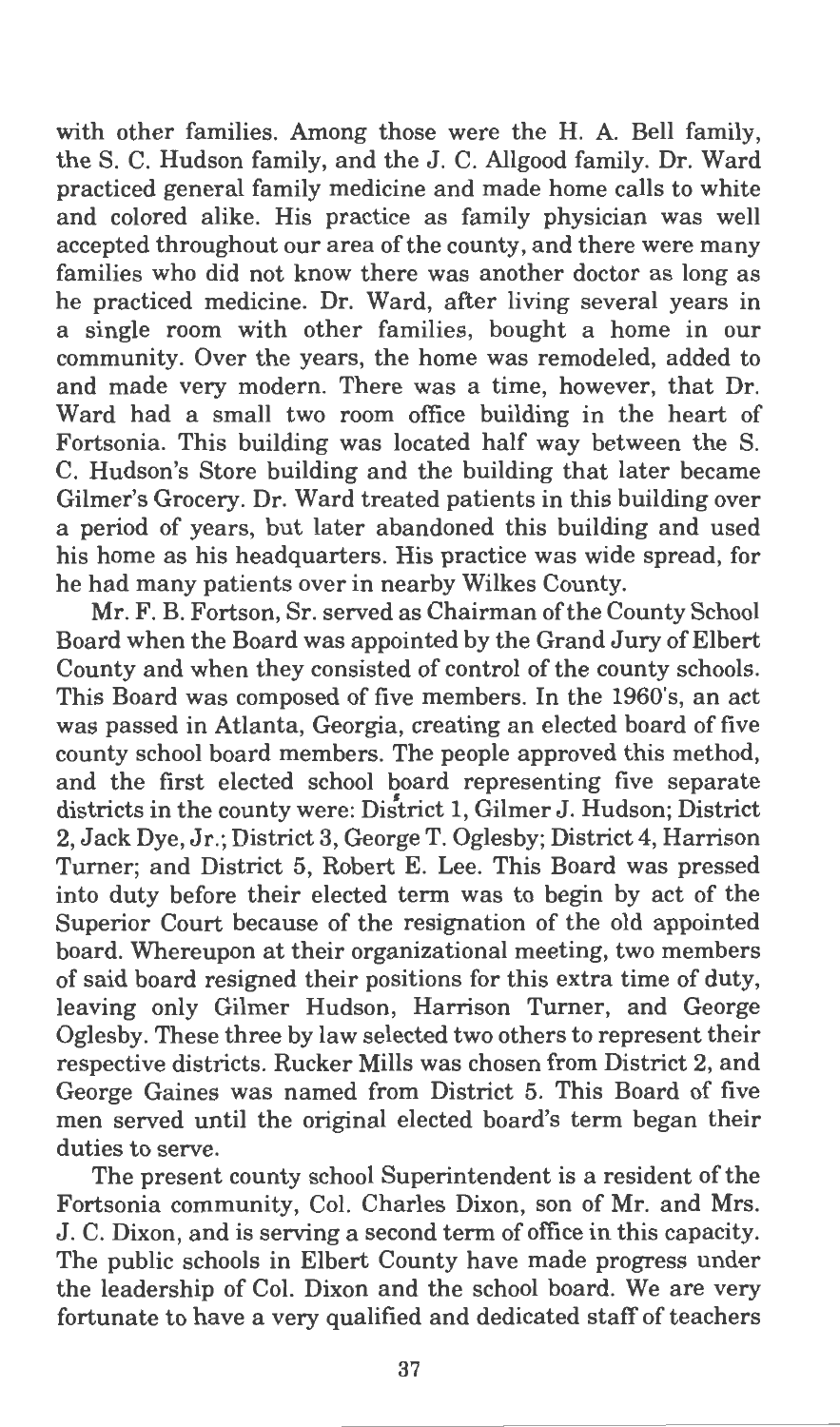and administrators.

One citizen of our community filled two very important offices over the years in our Court House in Elberton, Georgia. This man was Mr. John A. Starks. He was first elected Sheriff of our county. After serving in this capacity for a period of time, Mr. Starks ran for and was elected to serve as Road Commissioner of Elbert County. At that time, there was only one commissioner, and Mr. Starks was the commissioner for a period of years. During that time, laws were passed in Atlanta changing the method of voting from one commissioner to five being voted on by districts. Mr. Starks refused to run under this set of laws, and insofar as I remember, Mr. Starks was never defeated for office. There were some close races, but he always managed to have enough votes.

Mr. Billy Ray Brown served on the Board of Commissioners from District 2 for several years. When this law took effect, creating the five commissioners, he has since been elected Chairman of this important Board of Commissioners having charge of the roads and revenues of this county. Mr. Brown is a resident of our community, well-respected, and liked among our people.

 $\overline{A}$  few years ago, Mr. J. Wad Dixon, a resident of our village, was Coroner of Elbert County for a period of time. Mr. Wad was a good friend of everyone. He mixed well with the people, and he was well liked. I remember once when our family sustained a huge loss from fire, losing a large barn, several mules, all the hay and feed crops that were gathered that year, Mr. Dixon told my father to send me and my truck over to his farm and get a large stack of hay to help feed the cattle. I stopped by his house later to thank him after having finished hauling the hay. His remark was to me, "Son, you didn't need to stop and tell me thanks, if I hadn't wanted you to have it, I wouldn't have told you to come." He was an outspoken person but very friendly and well liked.

Our *present* Representative in the General Assembly in Atlanta, Georgia, is Mr. Charles Yeargin. In our District, Elbert County being a part, Charles represents all or part of several counties. He has ably served this district now over a period of years. Charles and his wife, Louise, reside in Fortsonia. They have many friends and are well liked throughout the district that Charles represents.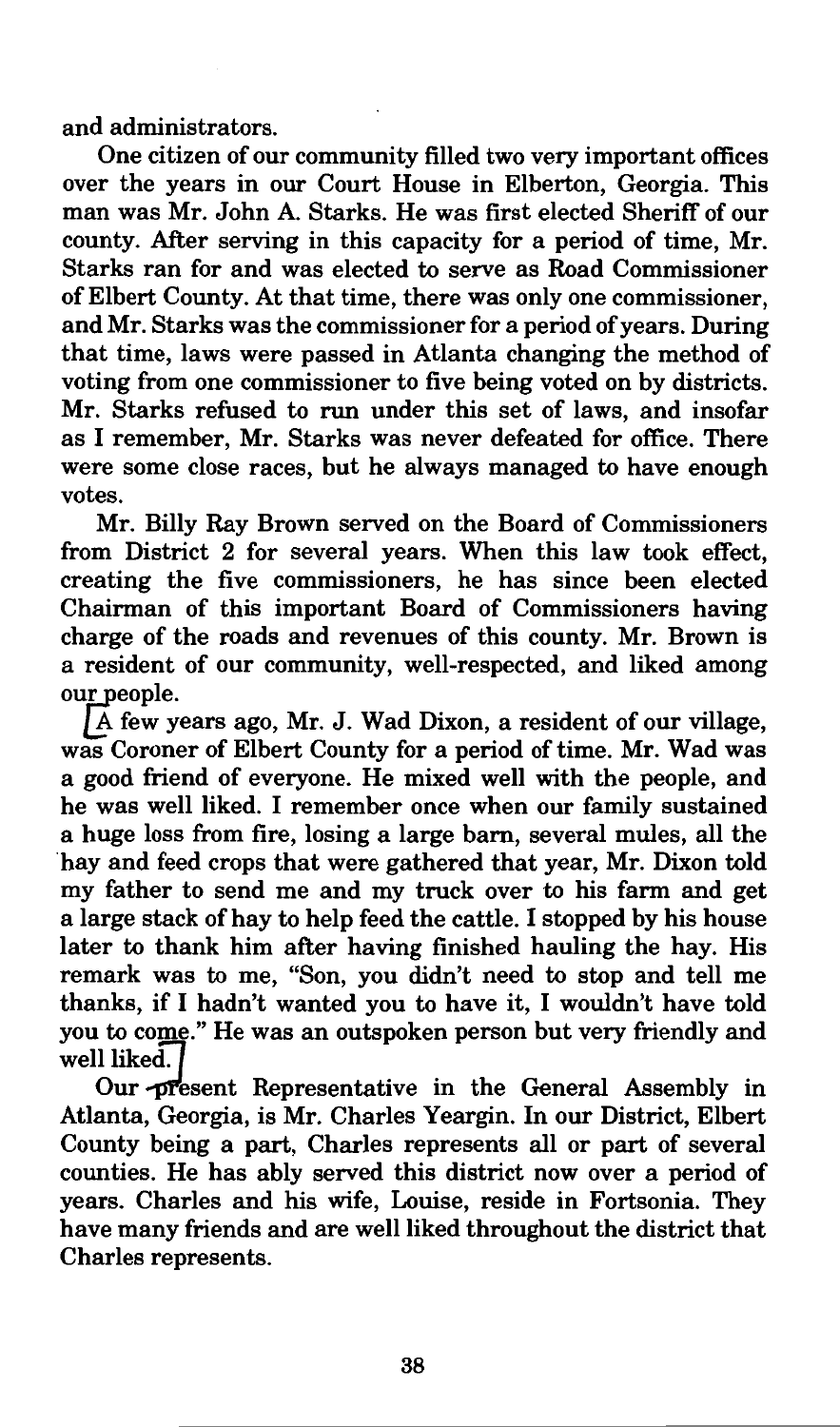

Gilmer's Grocery began its operation with the doors open to the public for business on May 1, 1962. Proprietor, Gilmer J. Hudson, had completed four and one half years of partnership in the firm of J. C. Hudson's Store. Prior to this time, Gilmer had farmed after coming out of Nancy Hart Memorial School, a graduate in 1937. To get the whole life story, you have to remember Gilmer grew up in his father's store in the days of S. C. Hudson and Son. Gilmer, through long hours of planning and numerous contacts, settled on various lead items for

his store. He wanted to promote and feature certain items of which are included: Amoco gas and oil products, definitely wanting to feature the white gas of Amoco's line; America's Best flour; Endicot Johnson shoes and boots; Bettermade ice cream, wanting to dip cones; N & W overalls; fresh meats - fat back, homemade sausage, beef, chicken; hoop cheese; and dry goods of all kinds. You see, my idea was to continue to offer the public a general merchandise line of goods.

On May 1, 1962, Clark and I divided the stock of goods of Hudson's Store, which was our partnership, and I moved my one half interest next door to go into the building that was the beginning spot for the trade name of S. C. Hudson and Son in 1912. The size of the building had not been changed except in renovating, we had tom off the back ten feet that were used for the operation of a grist corn meal and made this a new part using the same ten feet of space. The carpenters used the original outside sills, approximately eight by twelve out of white oak. All sleepers and center sills, granite pillars from the ground up were added, subfloor was pine, but the top floor we used number two grade of oak hardwood. The original ceiling and inside wall boarding is still intact from the 1912 era. We gave the inside two coats of paint, weather boarding on the outside, and started in business on May 1, 1962. The stock we moved from the old location along with new merchandise that was delivered on that date made our shelves appear rather full. Our new setup on the inside was a growing new concept for grocery and general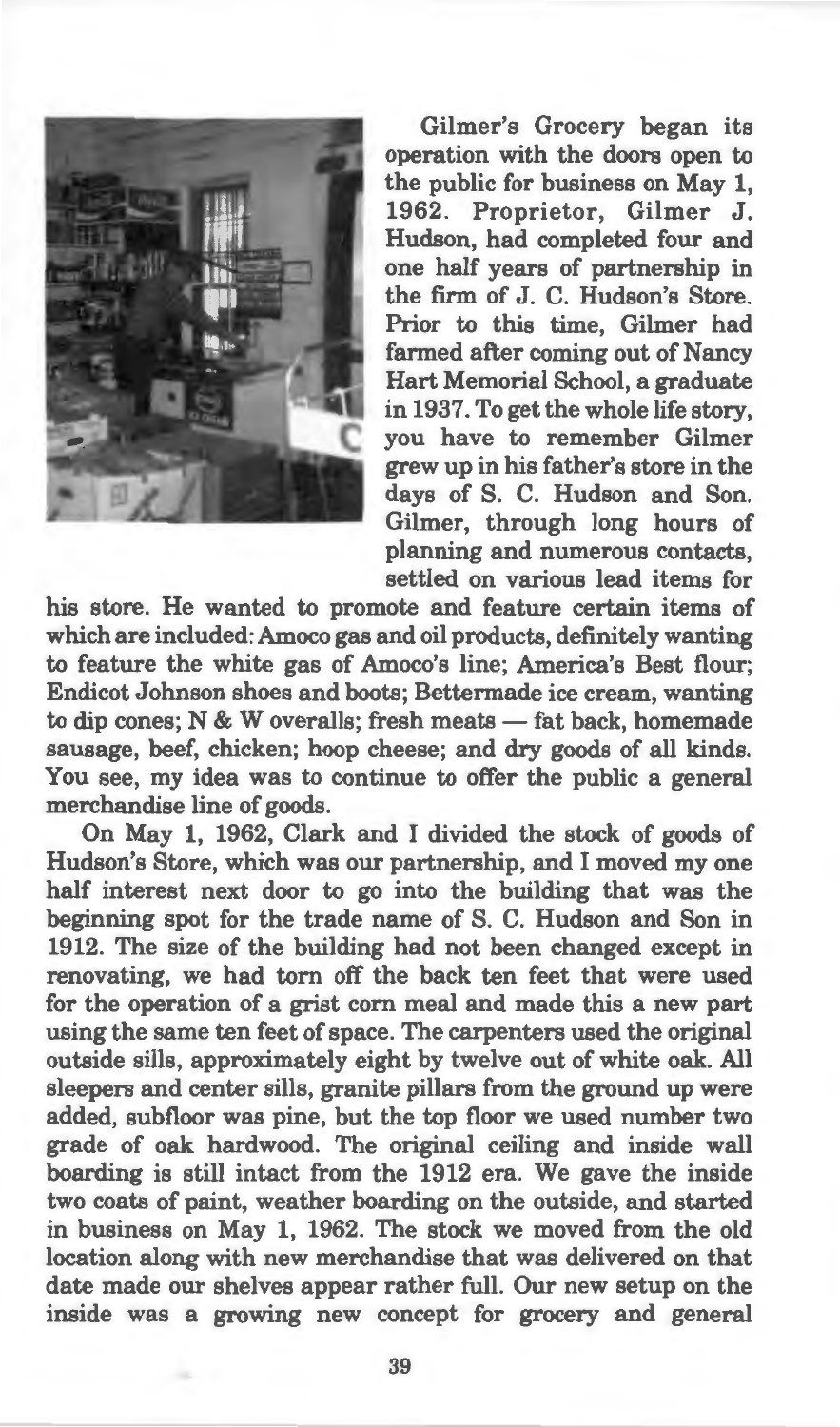merchandise stores. I visited some places of business within our county before redesigning our new layout. We used the old wall shelves on each side, but we made an island in the approximate center of the building where the cash register was stationed with customers having access to either side.

From an early beginning of a meager stock of goods, our business has allowed us to add to our beginning stock and enlarge several phases of our operation. For the first eight to ten years of our operation, grocery sales and related items would have amounted to something like ninety percent of our total sales. Let me say though that when we began our operation, there were no shopping centers in Elberton nor close to us. We did have some large independent grocers in Elberton and some chain grocery units, but they were on a much smaller basis. Another thing I would like to note was the change in life pattern and stocks of goods carried in country stores. In 1912 to 1930, the store of S. C. Hudson and Son and like general stores featured products related to mule farming-the Hayman plow stock, the Vulcan middle buster, two-horse plows of all kinds, Cole planters, bridles, plow lines, plow points, various bolts of all kinds, cradles for cutting grain, horse shoes for the mules and horses, nails and staples for the barns and fences, axes and wedges for providing wood for the stove and fireplaces, axle grease for the wagons, bulk oil for the T-Model Fords, and so on. This era changed before I started Gilmer's Grocery in 1962; in fact, it changed during my farming years of 1940 to 1957. I witnessed first hand many changes in farming itself.

I began assisting in farm operations when only eight to ten years old. My Dad sent me to the field with the colored plow hands when I wasn't big enough to reach the plow handles. I thought this was a hard punishment at that age, but I look back now to see that he was giving me some of the best training that he possibly could have. He taught me how to work. My job was to carry fresh water from the wells on the farm to the fields where the farm hands were stationed. I had a gallon jug that I regularly filled and carried. Some of the other jobs I had were to drop seed in planting corn, one to two seeds to the hill one step apart. The rows then were four feet wide. Late in the season, we had to drop sulfate of ammonia or nitrate of soda around stalks of corn. By the way, a passing note, corn was plowed in those days until it was in the tassel. In the last plowing, we broadcast peas in the middles, to keep the weeds down and if seasons permitted, we picked some late peas to put on the table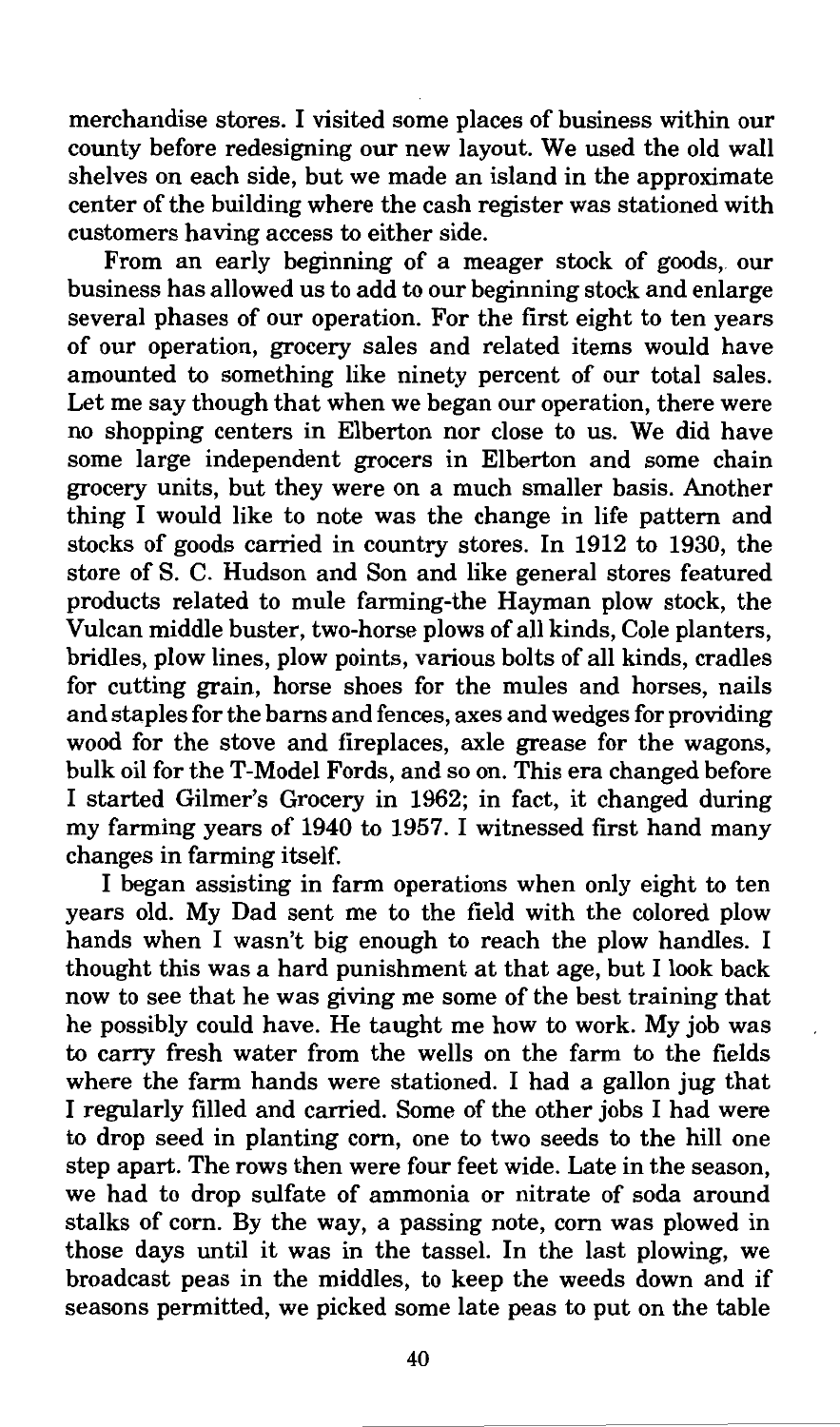for a delicious meal.

We had to do a lot of chopping fields of cotton, corn and vegetables. You see the hoe and plow stock were the tools we had to fight the crabgrass, the weeds, the morning glories, and other pests like Johnson grass and bermuda. My father, W. 0. Hudson, bought an old Fortson tractor that had the iron wheels. It must have been in the late 1920's or early 1930's, and my first experience with this tractor was not a very happy one. This particular tractor was wired so it cranked by the use of a car battery, and the tractor would go dead the furtherest point in the field from where that battery was left. You see the battery was not mounted on the tractor itself, we only carried it around. The steel wheels on the tractor hit every large rock in those flatwoods fields that we worked and had just enough power to **pull** a small, double-section smoothing harrow that had about twenty-four twelve inch round discs. Needless to say, I almost fell out with tractors with my experience with the Fortson tractor of old. Mter buying several used tractors when he discarded the old Fortson, Daddy bought a new U. C. Allis Chalmers in 1937 with a five disc Athens plow and a double section sixteen inch cutting harrow, a new sixty combine, and a new era had come about.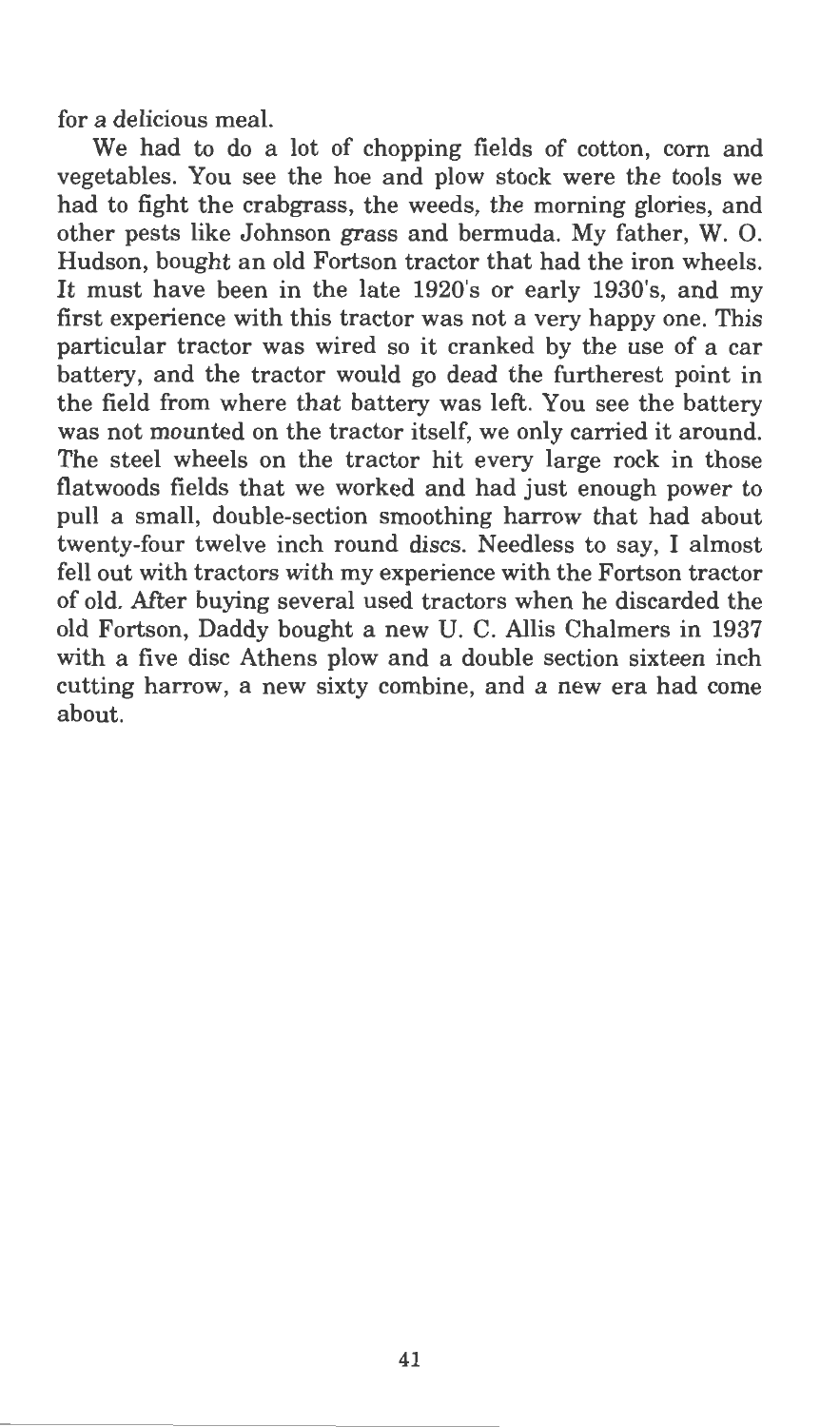

~~ --- - ·· . I (;JLJ"l'~ QRCCER.Y'' **1 .. WI "'•tl(f .,- If- VCU OCM(f J.IRD IT}**  \_---c- .. **'GILMERS GROCERY'**  If **We Ain't Got It-You Don't Need It!** 

It became my first job when I was finishing a high school<br>education to spend my many days of hard work operating<br>this equipment in our form equations as well as the fields this equipment in our farm operations as well as the fields of neighbors doing custom work. One of the first business ventures that I did on my own after my marriage to Mary Brewer Tate in 1940 was to trade a 1938 Ford automobile as down payment on a new B Model Farmall tractor with all the planting and cultivating equipment. This was one of the first two-row planter and cultivator outfits in the lower part of Elbert County. In 1942 and 1943, we started out, Mary and I, on our own. We lived two years at the Ham place on land belonging to my Father and other members of his family. Cotton, com and grain were our principal crops in this two year duration. In the fall of 1943, the land we were living on was sold, and we moved onto the Major Wallace property at Bell, Georgia. Mr. J. J. McLanahan was owner of this property at that time. My Father, W.O. Hudson, died in the spring of 1944 on March 12. Mr. and Mrs. J. J. McLanahan both were very good to Mary and me. They went out of their way to help us in so many ways. It was while we were living on his property that Virginia, our first child, was born. During our stay of three years at this location, our primary crops were grain, including oats and wheat, and also hay. We had lots of river bottoms to cut, as well as follow up grain crops such as lespedeza for hay. Cotton and com were planted on a small scale. While we were living on the river farm, we managed to save a few dollars here and there, and we bought the Anthony Slay farm, one hundred and thirty-one acres more or less on the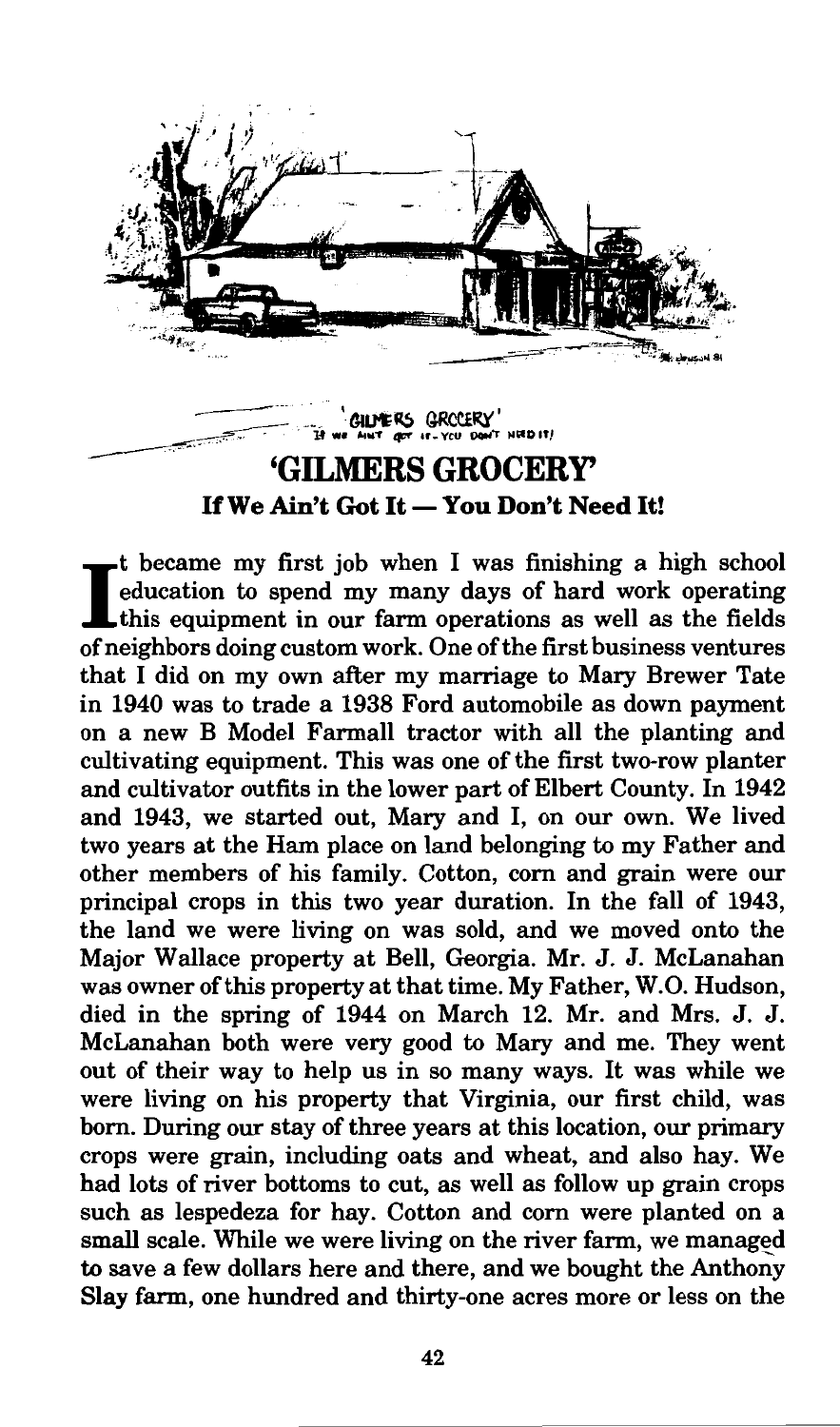west side of Fortsonia some one and one half miles in that direction.

In the spring of 1946 with the help of colored workers, logs were cut from this land and hauled to a local saw mill belonging to D. C. Dixon. This lumber was used that summer and fall to build a modern, three bedroom home that Mary, Virginia, and I moved into in the late fall of 1946. Many changes began to take place in our farming operation after we became settled in our new home. When we began farming on the Slay farm, we owned four mules. Soon that number was down to three, and after approximately three years, there were only two. Some two years later, we sold the last pair of gray mules that I bought when we started eight years earlier. The A. C. Allis Chalmers tractor and equipment and the B. Farmall and its equipment were traded or sold. I bought a new 45 Allis Chalmers with planters and went to mechanized farming. With this era of farming, I primarily grew cotton. Along with my own cotton acreage, I rented several people's small contracts and hired local workers and also transported additional colored cotton pickers to assist in the harvest of the cotton crop. Hiring sufficient hand labor and being able to pay a wage that would be profitable became almost an impossibility. In the fall of 1955, we purchased one of the first one-row mechanical pickers, mounted on a 45 Allis Chalmers tractor and we planted some forty acres of cotton on our land and other rented acreage. 1955 was a banner year. We harvested some cotton that year on our land that produced better than 1000 pounds per acre of lint cotton gathered by the mechanical picker. So you see in less than ten years, we had gone from part-time mule farming all the way to complete mechanical even to the harvest of cotton. Economic conditions, less labor to hire, high prices for farm land, inability to rent land for cotton production, and high costs of machinery, led me to decide the time had come for us to look to other fields of work.



In the early part of 1957, a deal was made with J. Clark Hudson, and we bought one-half interest in Hudson's Store where I had grown up some thirty years earlier. Farming was terminated at this point except for gardening which I enjoy today even with my seven horse power Troy built tiller. The four and one-

half year partnership let me get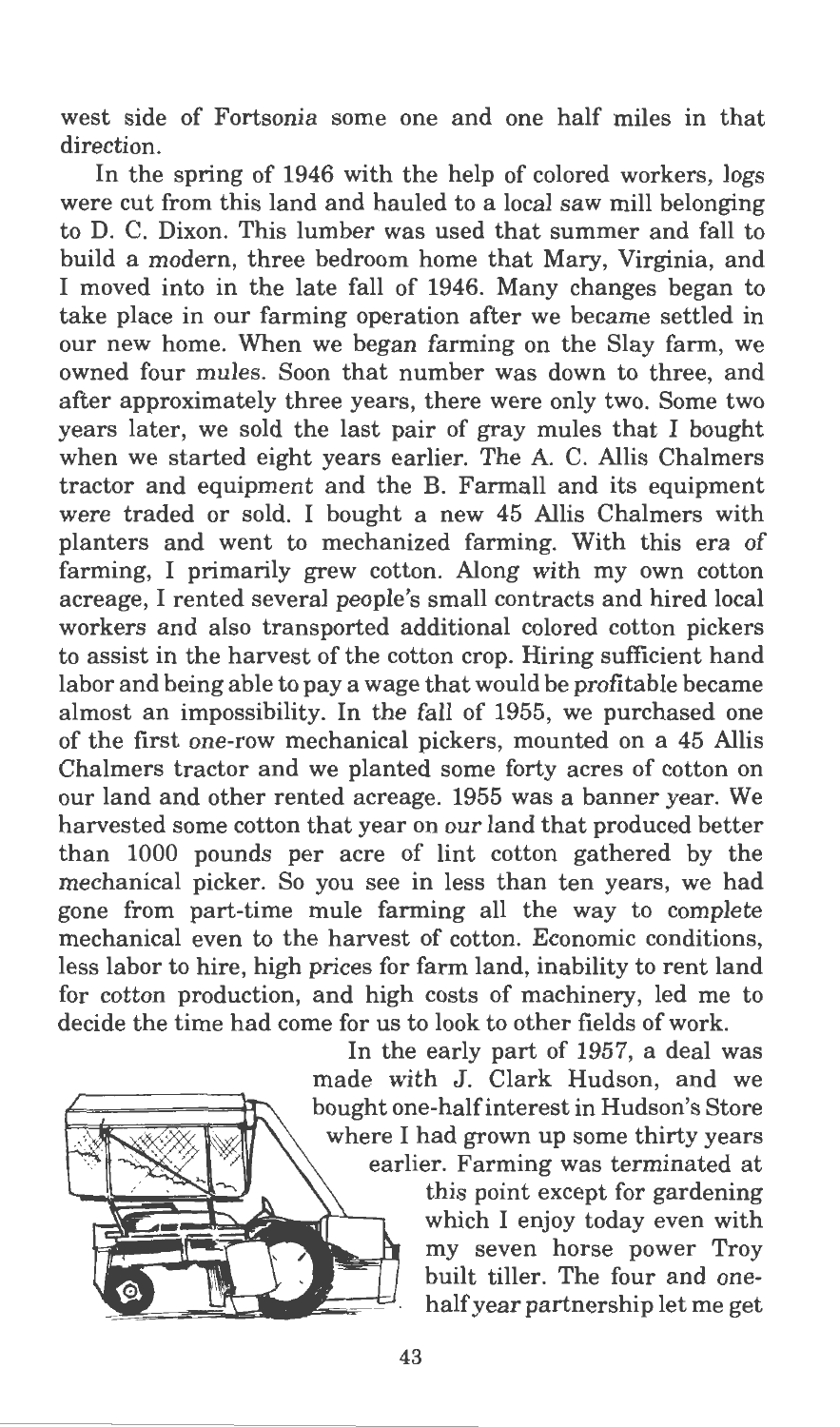the feel of public business, renew acquaintances with friends and neighbors, and get acquainted with salesmen of different companies. When I formed new contacts and I felt by faith that Mary and I and the children could make it on our own, Clark and I dissolved our partnership. In early 1962 there was a new general merchandise store in Fortsonia under the name of Gilmer's Grocery. Let me say here that Mary has been the faithful partner in this Gilmer's Grocery business through the years. By faith in God, we began this business. We were short on capital but long on faith.

Over the years the children came to bless our home. Barbara, the second daughter, William (Bill), our son, and Estelle, the baby girl, were all born while we were living on the Slay farm. Virginia, our eldest daughter, had graduated from high school and was in nursing school in Anderson, South Carolina, when we made our start at Gilmer's Grocery. Barbara, our second daughter, came on to help Daddy and Mother in dipping ice cream and waiting on customers as they come into our store, and as she finished her high school education, moved on to employment in the granite work of our county. Then Bill, our son, began to get involved. By the time I was stricken with a hemorrhage of the stomach with ulcers in 1969, Bill, along with Mary, and a close friend, Walter Nash, had to keep the store doors open to the public until I recovered from the operation. Bill went onto finish his high school education at Elbert County High and then enrolled in Georgia Tech. When Bill was a student at Georgia Tech, he was instrumental in adding an addition on to the store. This was in 1976, and the addition was approximately twenty feet. This addition was used for storage for our expanded inventory.

Let me say something about the changes for our expanded inventory. For instance, we started with a few pair of overalls as a beginning in wearing apparel for men workers. Today we have a large inventory of men and boys blue overalls, both in the first grade and also irregulars which is a cheaper line. We have added to the overall line of work clothing all kinds of work jackets, some five or six different types and kinds of overalls in more than one label brand. Also you will find sweatshirts, thermal underwear, camouflage overalls, pants and jackets, along with Western shirts and a number of kinds of work shirts. From a beginning of a few pair of work shoes, mostly six inch, and a small stock of rubber boots, we now today have a large stock . of eight inch leather boots that include steel toes, several kinds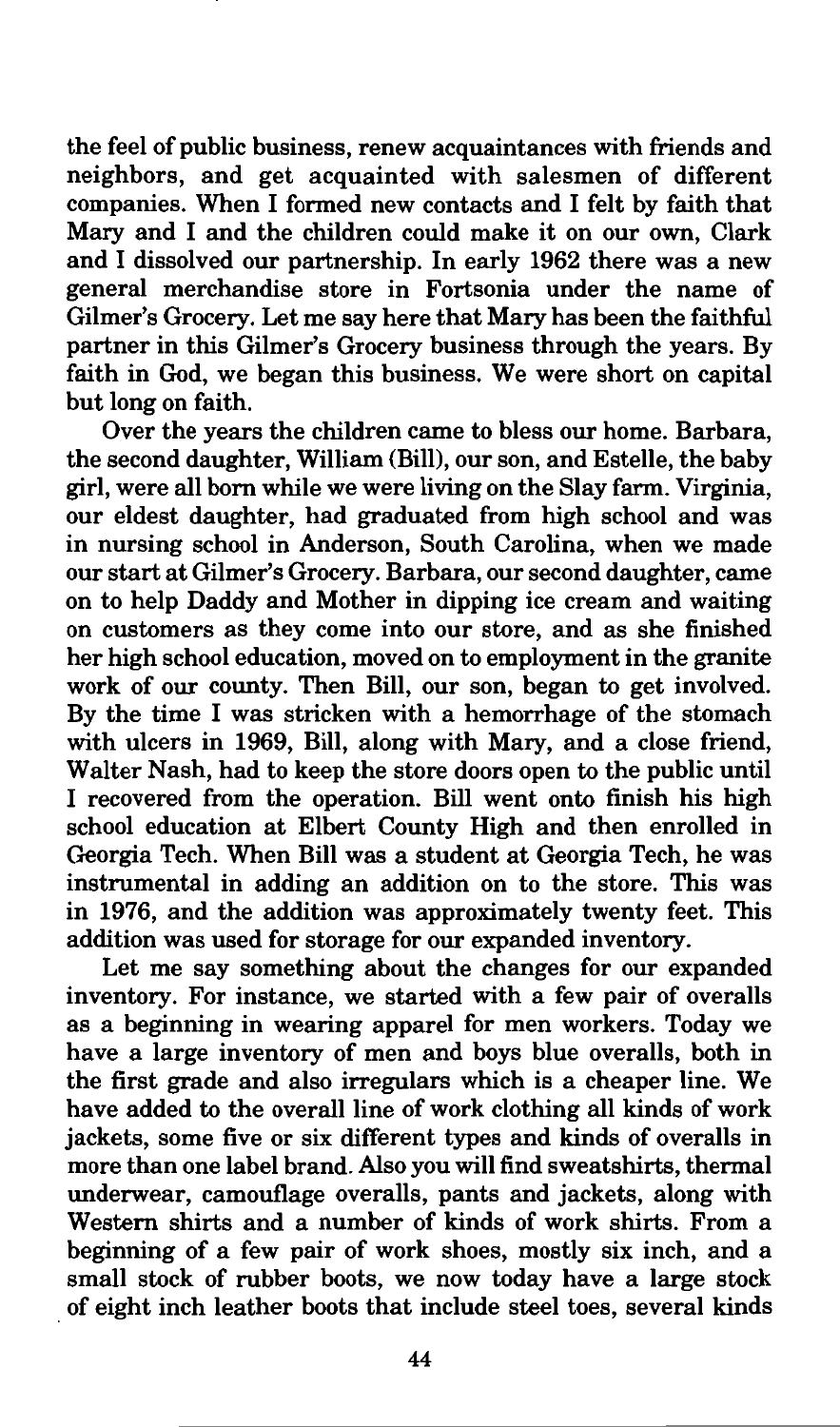of insulated boots, as well as regular plain leather boots. We have at least five different number of six inch work shoes, and we carry in stock all sizes of boys and girls rubber boots, some for the small toddlers and even as large as thirteen and fourteen in men's sizes. Along with the shift from groceries to dry goods, hardware items such as barbed wire, dog wire and garden wire were among items added to our general merchandise line. As this was taking place, we were blessed with customers who began coming from distant locations. Some as much as fifty miles or more to buy products from our store.

Our fourth child was born July 13, 1961, Eva Estelle became a helper in the store at an early age. She assisted in dipping ice cream, working the cash register, and general jobs. A favorite humorous story concerning Estelle's clerking at our store was in the fall of 1984. This occurred while I was recovering from a kidney bladder operation. A customer come seeking seed potatoes to plant in the early spring. I had in stock a number of bags in the stock room, but only one bag on display in the front of the store. This customer inquired of Estelle who was minding the store at this time, how much the potatoes were. Estelle's reply was, "I don't know whether my Daddy wants to sell the whole bag or not!" What Estelle had not been told was that Daddy had more than one bag in the front, and he definitely wanted to sell all the entire amount. You just don't keep seed potatoes, but there was a slight delay! Estelle made valuable contributions to the operation of Gilmer's Grocery for a good number of years.

Let's summarize the operation of our store. I have told you of our line of goods when we started on May 1, 1962, now as we come to the end of 1990, our stock of goods consists of a very small line of groceries, these are kept only for convenience primarily for we can no longer compete with the supermarkets a few miles away. Gone are the days of buying beef and pork in large quantities and featuring fresh meats. When we started, we sold fresh fryers, beef roasts, the beef steaks, hamburger, pork chops, neck bones, the back bones and ribs. For example, we now carry only cold cuts of bologna, liver cheese, head cheese or souse meat, homemade pork sausage that some customers come long distances to get, tenderized ham, and slab bacon in the meat department. We still maintain our American's Best brand of flour that is a favorite particularly among the older customers. We added to our general merchandise line in 1970 a complete stock of bulk vegetable seed that we put in stock when Mr. Guy T.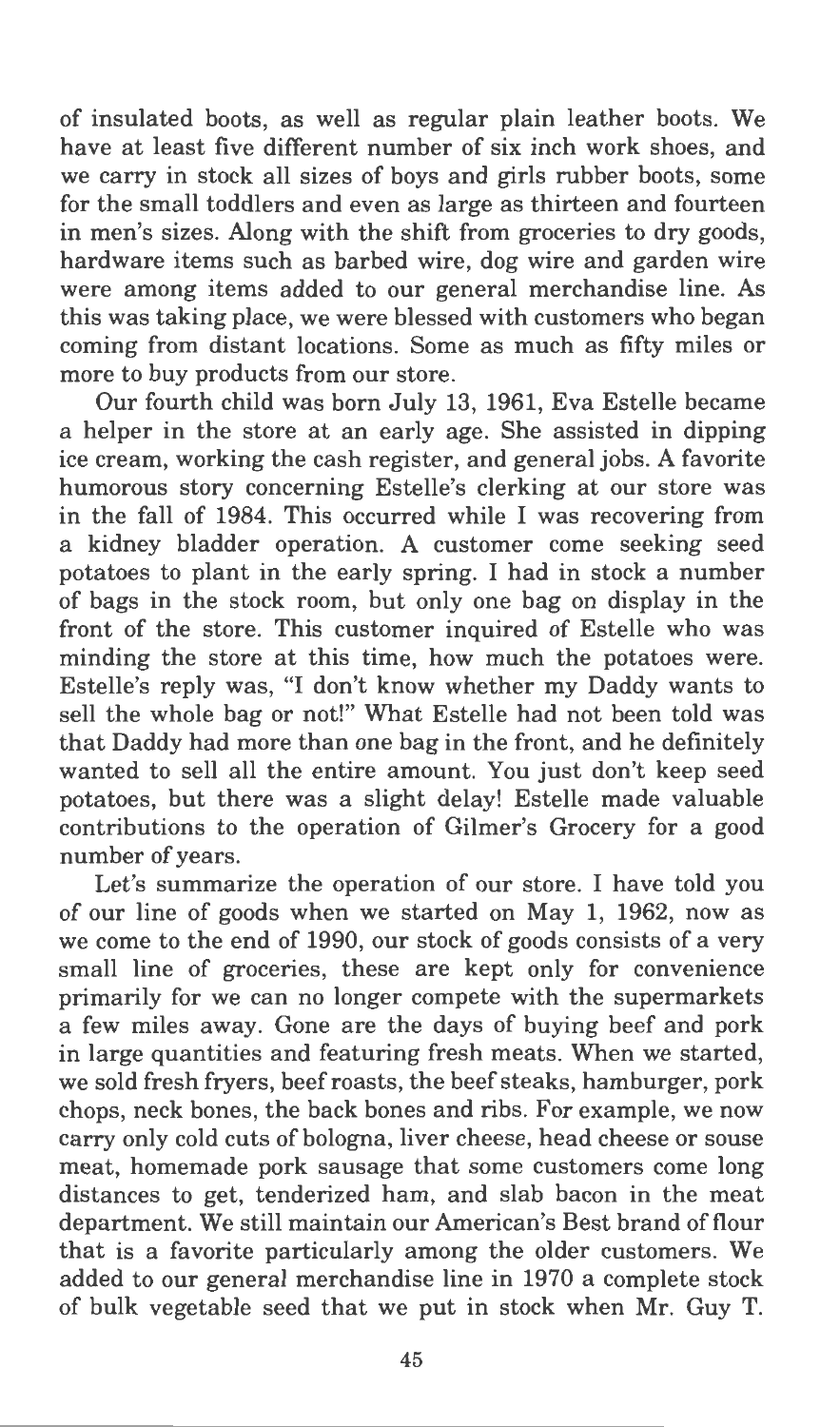Bell of Fortsonia Hardware and Furniture Store died in 1970. Down through the years, various lines of clothing and dry goods as well as shoes and boots of all kinds have been added. Our inventory of work overalls featuring the Pointer Industries and starts with a size 2 Toddler and now reaches the mature size of 64 in the waist. We try to fit them all. A sign has been over our front door for approximately twenty years now that reads, "If we ain't got it, you don't need it." Our son William (Bill) saw that we adopted this sign as a slogan for our business. The Lord has been good to us over the years. We have withstood the hard places, the stumbling blocks, the periods of falling economy, and the times of weakness of the human body all through the Lord's strength and guidance.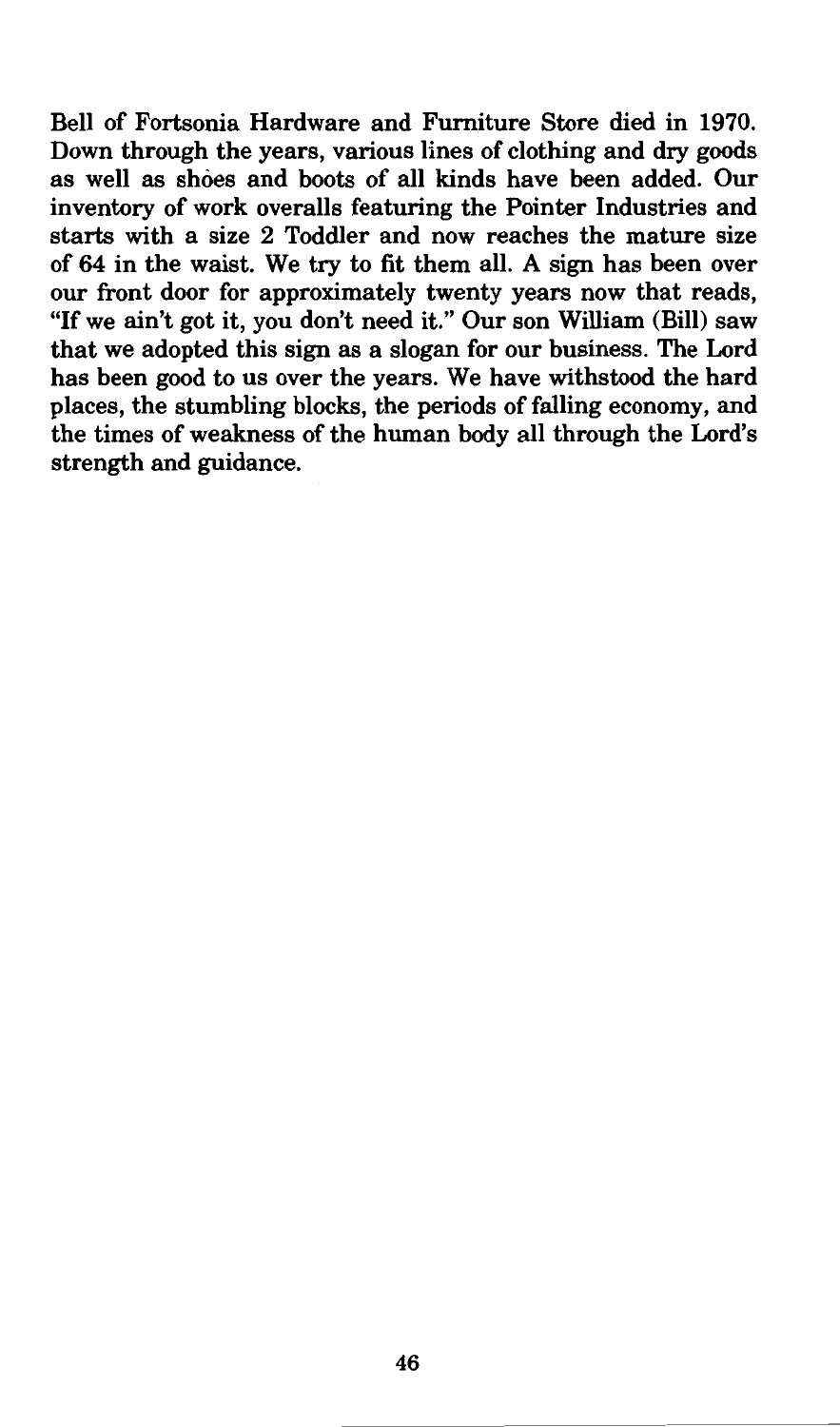S we think about the scriptural blessings enjoyed by the people of the Fortsonia community, I would need to remind  $\Box$ you that our people have joined together on special observances at designated places. Vacation Bible School is an example of this occurrence. Through the years, children from Fortsonia Baptist, Eliam United Methodist, and the Pentecostal Holiness have enrolled together to study God's Word. We have strong ties with dedicated faith that runs throughout our community. This trait is highly evident in all of the churches at Fortsonia. There are moments though that stress the light and comical side of our church life. I remember a particular Sunday morning service when the congregation was standing for the final Sunday School hymn. The song was concluded, the benediction was given by the Sunday School Superintendent, and the congregation was dismissed. This particular couple never was seated. They had simply gotten the Sunday schedule confused.



**Fortsonia Baptist Church** 

I have been honored by the members of the Fortsonia Baptist Church to serve as Deacon in our church since October, 1948. During this forty-two year period of time, a goodly number of memorable experiences have taken place. Among these are some that are unusual, to say the least. One such occasion took place during Brother Crosby's interim pastorate in the 1960's. Our church for a number of years has observed the ordinance of the Lord's Supper on specific dates. On one of these specific times Brother Crosby concluded his opening morning worship service and then asked all the deacons to assemble on the front pew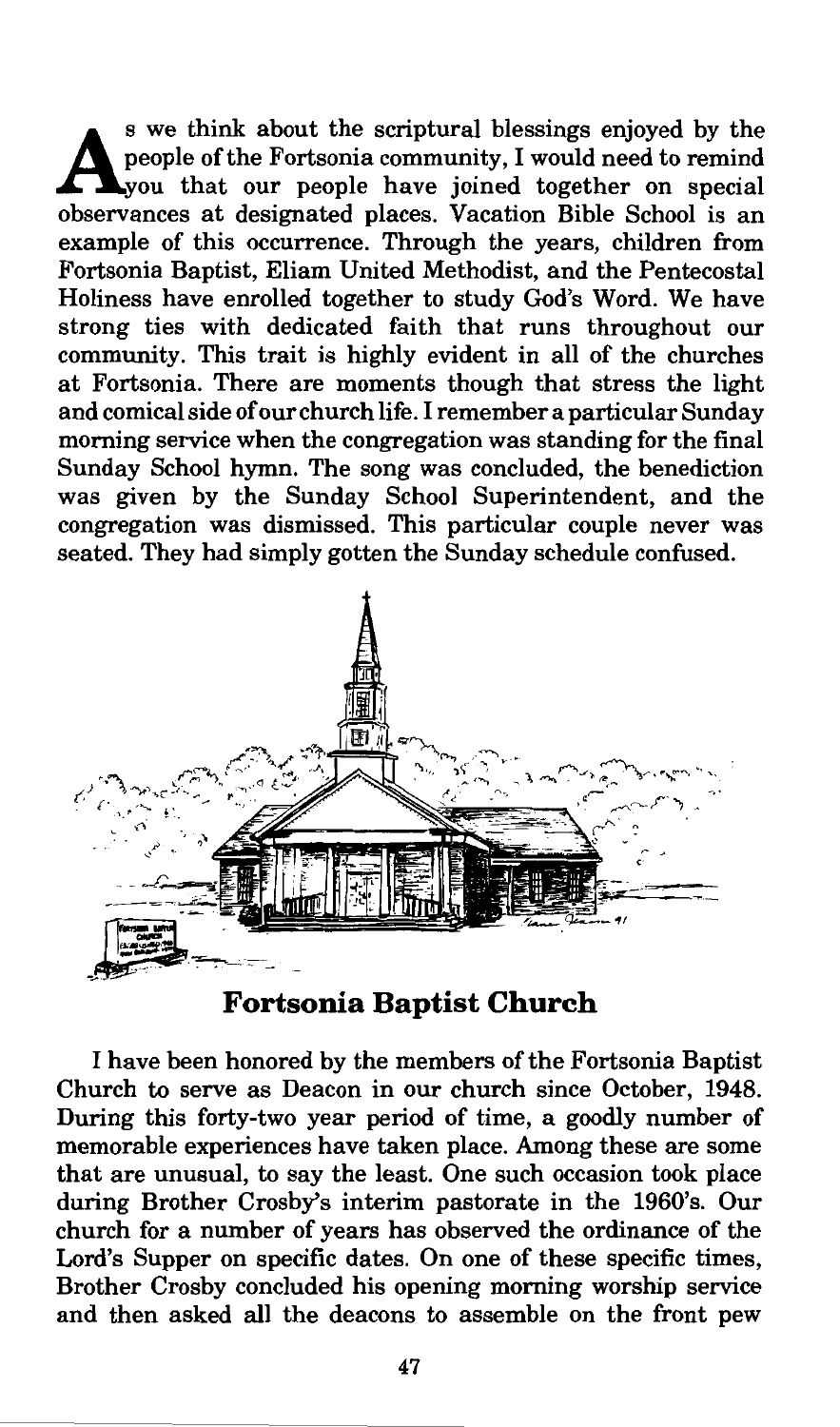of the church. At this particular time in service, Brother Crosby said, "Our Vice Chairman will take charge of the service now." I know I must have frozen in my seat on that pew. You see, I was at that time the Vice Chairman of the Board of Deacons, and no one on that Board of Deacons nor myself, had any instructions on how to conduct the service. Over the years, I had always seen the pastor conduct the service himself with the deacons assisting by serving the trays and leading in prayer when asked. I quickly motioned for the Deacons to rise in their seats and stepped toward the pastor while they were doing so. Quietly as I could, I asked Brother Crosby what I was to do. He responded very softly, "Call on one of the Deacons to pray and then give the service back to me." There were some anxious moments in the observance of that Lord's Supper in our church. It wasn't many days before there was a special Deacon's meeting. The business at hand was to discuss the Deacon's duties in the observance of the Lord's Supper.

One other experience took place when our church was without a regular pastor, and the pulpit was filled by trial sermons from pastors who were seeking a new home. One of the number who was preaching at the time agreed to come on a particular morning to preach the morning service. We had discussed the directions to travel and the order of services in our particular church. On arrival at our church this Sunday morning, I invited this trial pastor to sit with our Senior Adult Men's Class for Sunday School services. He agreed and was sitting on the front seat when the committee of ladies in charge brought out the table cloths, trays and utensils for observance of the Lord's Supper. I was standing at the front of the assembly preparing to try to teach the class, and when I noticed the ladies come out I looked down at our visiting pastor, and he must have looked up at the same time, and his countenance froze. The look on his face was as to say, "Brother Hudson didn't tell me about this." Mter the Sunday School class, I quickly informed the guest pastor I was sorry I forgot to mention the proceedings of our church on this particular Sunday that we did observe the Lord's Supper. Happily though, I can inform you that the servant of the Lord performed his task very well. He did mention, however, that he would have preached a little differently if he had known the information before he came.

Several years ago when Brother John B. Hunter was interim pastor at Fortsonia Baptist, Bro. Hunter was to eat dinner at our home. As most everyone knows, I am an ardent and avid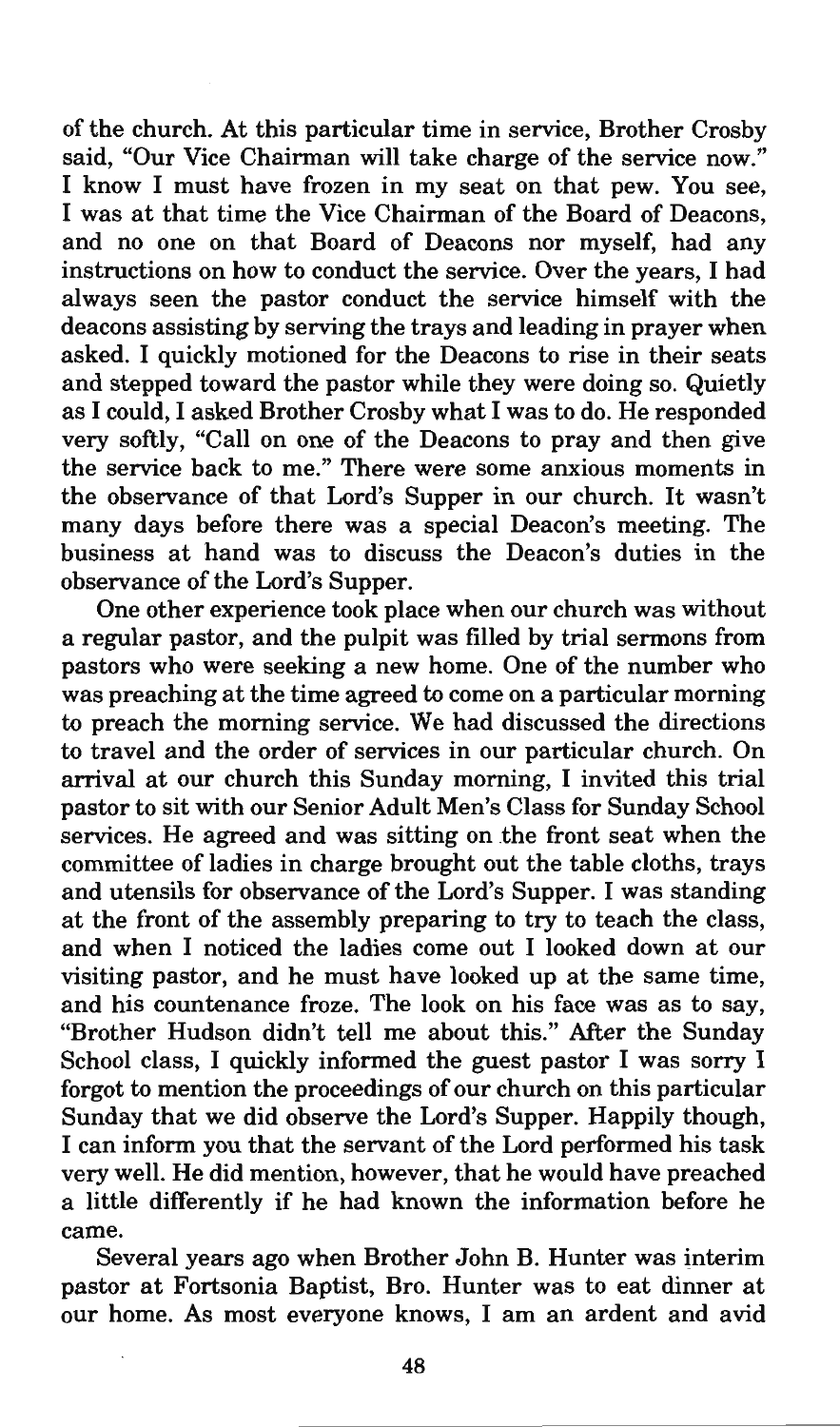baseball enthusiast. There was scheduled a most important game to be telecast that Sunday P.M. between the Yankees, my favorite team, and the White Sox. This game would have a definite bearing on who would win the pennant that particular year. I had told the wife we would not say anything about the game, just leave the T.V. alone and try to entertain the pastor. As we finished up our meal at the table, Bro. Hunter rose from his chair, and he asked, "Brother Hudson do you care if I turn the T.V. on? I would like to see that game today between the Yankees and the White Sox." My reply, "Why, of course, it is all right, Brother Hunter. If you want to watch the game, you go ahead and turn that T.V. on." You know, it was an interesting afternoon, one Yankee fan and one White Sox fan.

Brother Ben Glosson was pastor of our church for two different calls. I remember the first sermon Brother Ben preached for our congregation. He came into the church accompanied by a friend. Both Brother Ben and his friend must have weighed from 200 to 250 pounds each, and both looked like professional football players. Brother Ben stepped in the pulpit a short time after to deliver a very powerful sermon taken from the Gospel accounts of Christ dying on the cross with the two thieves hanging by Him. Somewhere in that sermon Brother Ben made this statement, "If you miss seeing me, you wouldn't have missed much; but if you miss seeing my Saviour, you missed it all." Brother Ben was a good mixer with the people of the community and the church family. I recall this conversation between Brother Ben and myself when Brother Ben come down one day to pick some butter beans that we had in the spot of ground by our store.

While we were in the act of gathering these butter beans, Brother Ben turned to me, and he said, "Brother Gilmer, what do you think members of the church will say when they come along the highway and see the pastor of Fortsonia Baptist Church and the Chairman of the Board of Deacons down on their knees before the Lord picking butter beans?" My reply was, "Well, Brother Ben, I would just invite them to join us."

In fun in the store one morning, Brother Ben in the presence of a

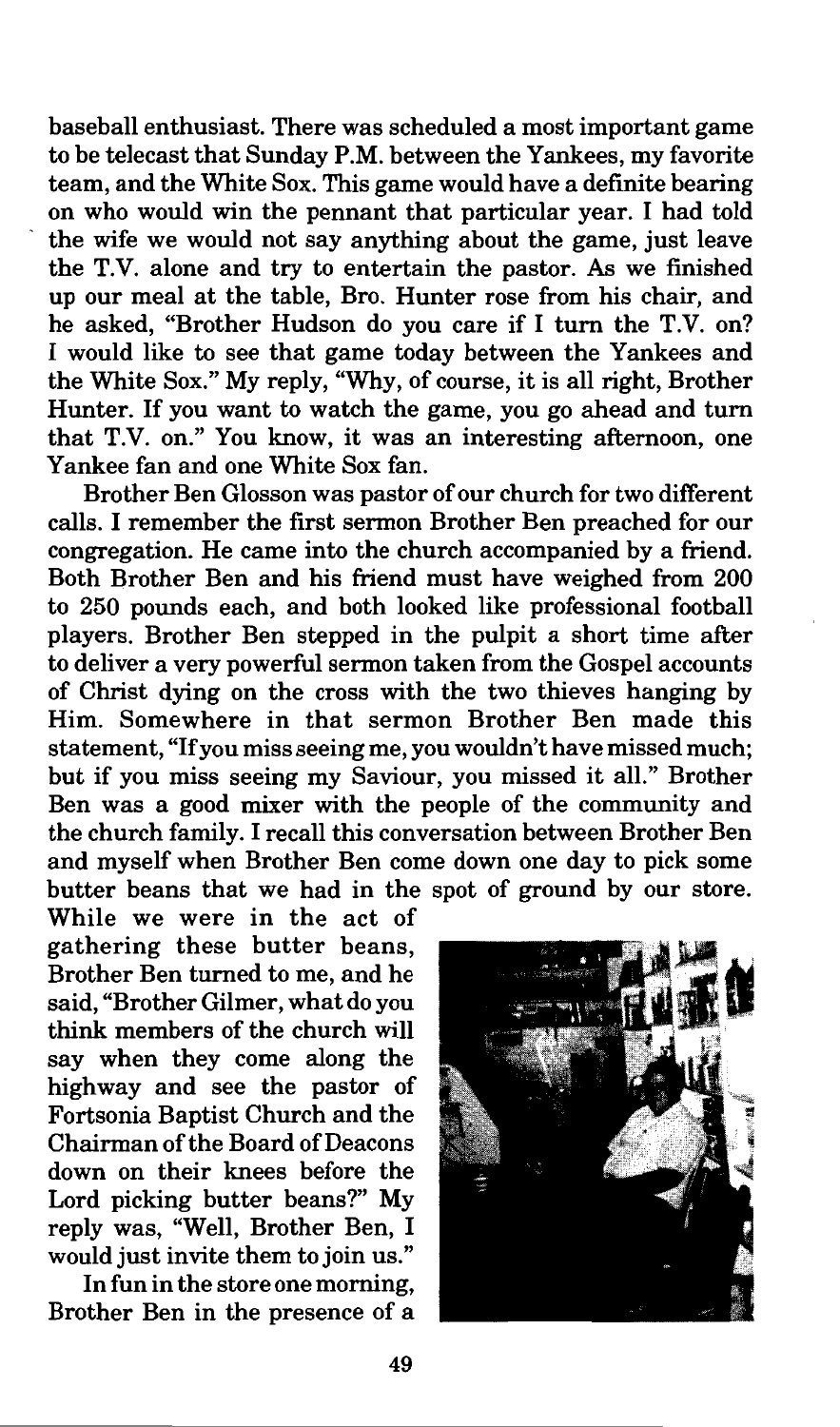noted Methodist friend of the community said, "Brother Gilmer, our friend here has expressed an interest in coming to our church as a member. How would you comment on this matter?" "Well, Brother Ben," my reply was, "since this is a very unusual circumstance, this couldn't be handled with the usual procedures, I think this would require a wholesale investigation." That was all Brother Ben needed. I thought he would roll in the floor while our friend just quickly and quietly tapped his cane. Brother Ben was a dynamic preacher. While our pastor, he preached a number of series of revival services in other churches throughout our area. He could sing, play the piano, pray, teach, and preach. One of our members commented in regard to Brother Ben, "You just couldn't hitch him up wrong." He could do it all. Brother Ben went on to bigger churches and larger congregations.

Brother Allen Danner was one of the youngest pastors of our church. I don't think we ever had a more dedicated, consecrated pastor to his work and his people. He filled the pulpit with wellprepared sermons, he visited among the people, he was one of the most dedicated to the upkeep of church property that we ever had. I remember how he would get on the lawn mower we had at that time at the church and cut the grass, keeping it looking neat and clean. Especially do I remember while he was our pastor, he joined in with other members of the church to apply a heavy sealer coat of tar to the paving area around the church. This was, I think, one of the hottest weeks we ever had, and everyone had to truly work by the sweat of the brow. Brother Allen was one of the hardest workers during this period of work. Brother Allen is active today in our area at Rayle, Georia, and I only have pleasant memories and pray God's blessings on his ministry and his family.

Brother James Bohannon is our pastor at Fortsonia Baptist as we cross the 1990's. Brother James has served one of the longest continuous calls in our church history. Brother James ate dinner in our home the day he preached his trial sermon and the afternoon he was interviewed by the Deacons of our church. I learned during the Sunday noon meal in talking with the pastor's family consisting of his wife, Mildred, and their young daughter, Nona, that there was a closeness to this family. Not only was there a closeness, but I also sensed a solid commitment by Brother James to his work and to his Lord. Since his call to pastor of our church, he had done his work well. He has prepared his sermons well and has brought many truths to our attention from God's Holy Word. We have never had a more faithful visiting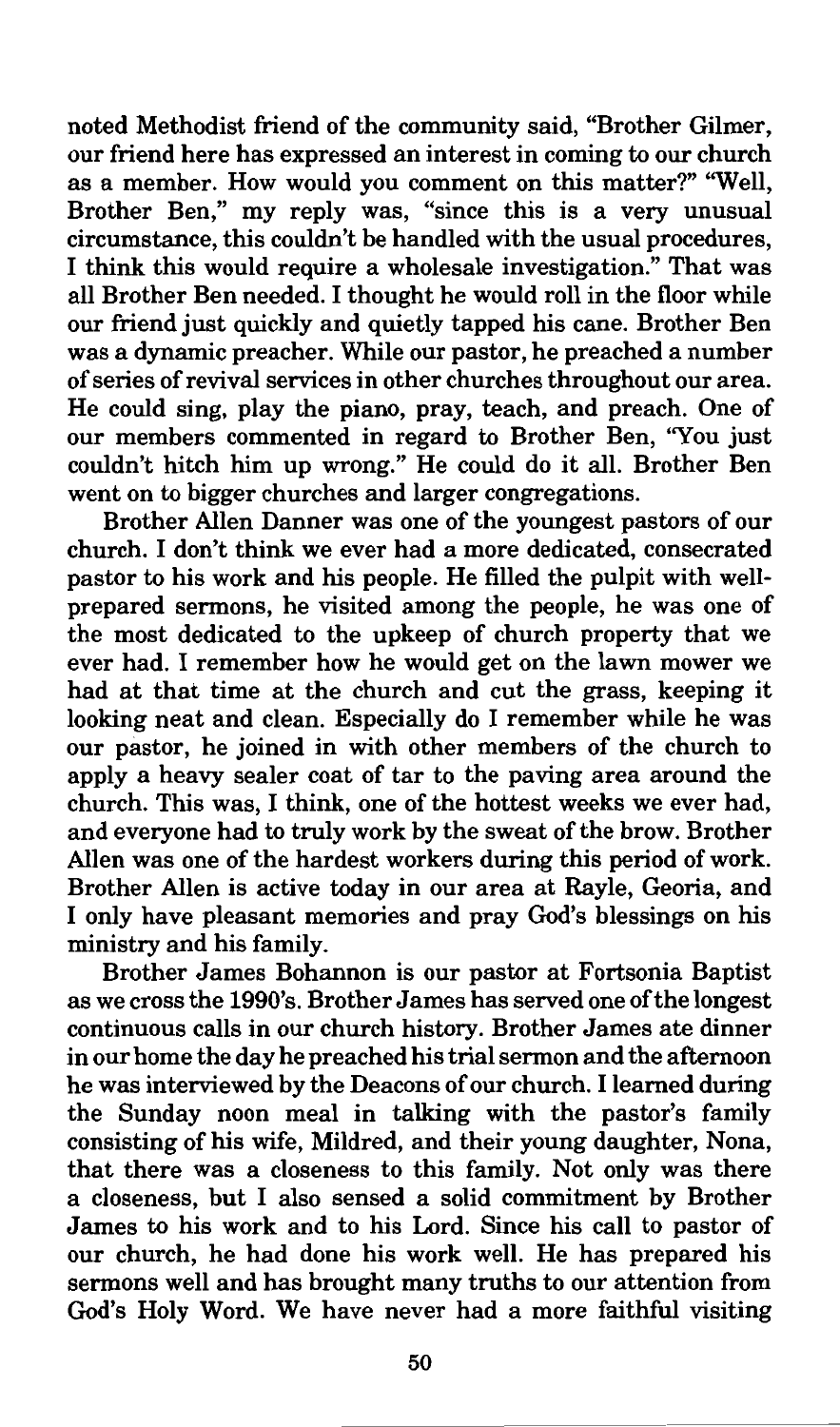pastor to the hospitals, nursing homes and to those confined to their homes. I have nothing but the fondest memories of his work here at Fortsonia Baptist, and I can only hope and pray God's richest blessings on his ministry and his family.

In concluding this section on pastors of Fortsonia Baptist Church, let me say that any omission of any of our pastors over the years at Fortsonia Baptist is not intentional. Time and space does not permit further comments. I will sum it up like this. During the period from the Rev. J.C. West until Brother James Bohannon, I have tried to cooperate with each and every pastor we have had. I love each and everyone of them, and I have no ill will toward any. I think I was blessed and made stronger by having known them all. Thank you, dear Lord, for each one of them.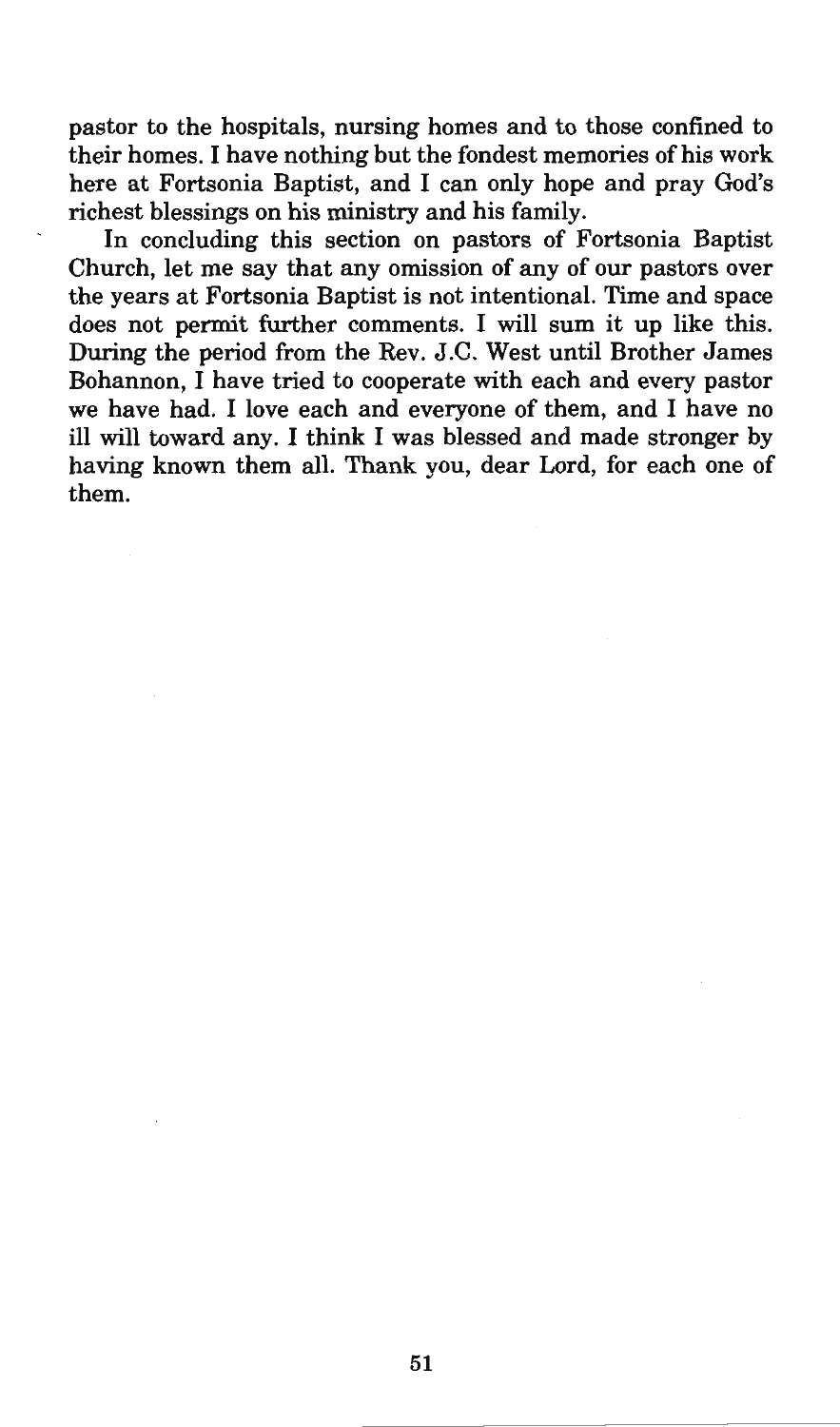

I n 1940, Highway 17 that runs through our village was paved during the spring and summer months. Mules and wagons had not vanished from the scenes at this time. On this particular day, the weather was fair and rather hot. From the north side of Fortsonia, came a very familiar sight, a

one horse wagon with a nice looking mule pulling it and a couple of white, Fortsonia residents riding on a high seat on said wagon. As this mule-propelled vehicle approached the business district of our village, everything was calm and quite ordinary. Something took place. I don't think anyone ever knew what that unknown object or being was, but certainly this very calm mule became a run away on a race track. The driver of the wagon had to hold on standing up in the wagon leaning back on his lines. The other passenger was hanging on to the seat holding on for dear life. As they came to the first store of the village, all speed limits had been broken. The question was where would the race end. The road was not finished at this point, but ditches had been pulled and foundations were in place for later paving. My father, operator of his store, was running gas for a lone traveler from out of state. The run away one horse wagon with the mule and two passengers came along the highway while Dad was running gas in the spectator's car. The wagon passed by and ran into the ditch on the left side of the wagon. The left front wheel of this one horse wagon was buried in the bank. The mule pulled the tongue completely out of the wagon, and both men went sailing through the air some twenty to thirty feet onto the bank. The mule ran off something like fifty feet and was standing there looking back at the two men on the ground with the lines and front pieces of the wagon hanging behind. The men were wearing large Western style straw hats that were common in that day. The younger man arose from the ground first, and some moments later, the driver, an elder man, joined the first. Both dusted their trousers off and began to walk a few steps. After a few quiet moments, my Daddy went around to the visitor's car to receive payment for the gas he had pumped into said vehicle. "Mister," the complete stranger, the lady inside said, "do you people put on shows like this everyday?" My Daddy replied something like this, "No ma'am, not everyday, but quite often." She said, "I have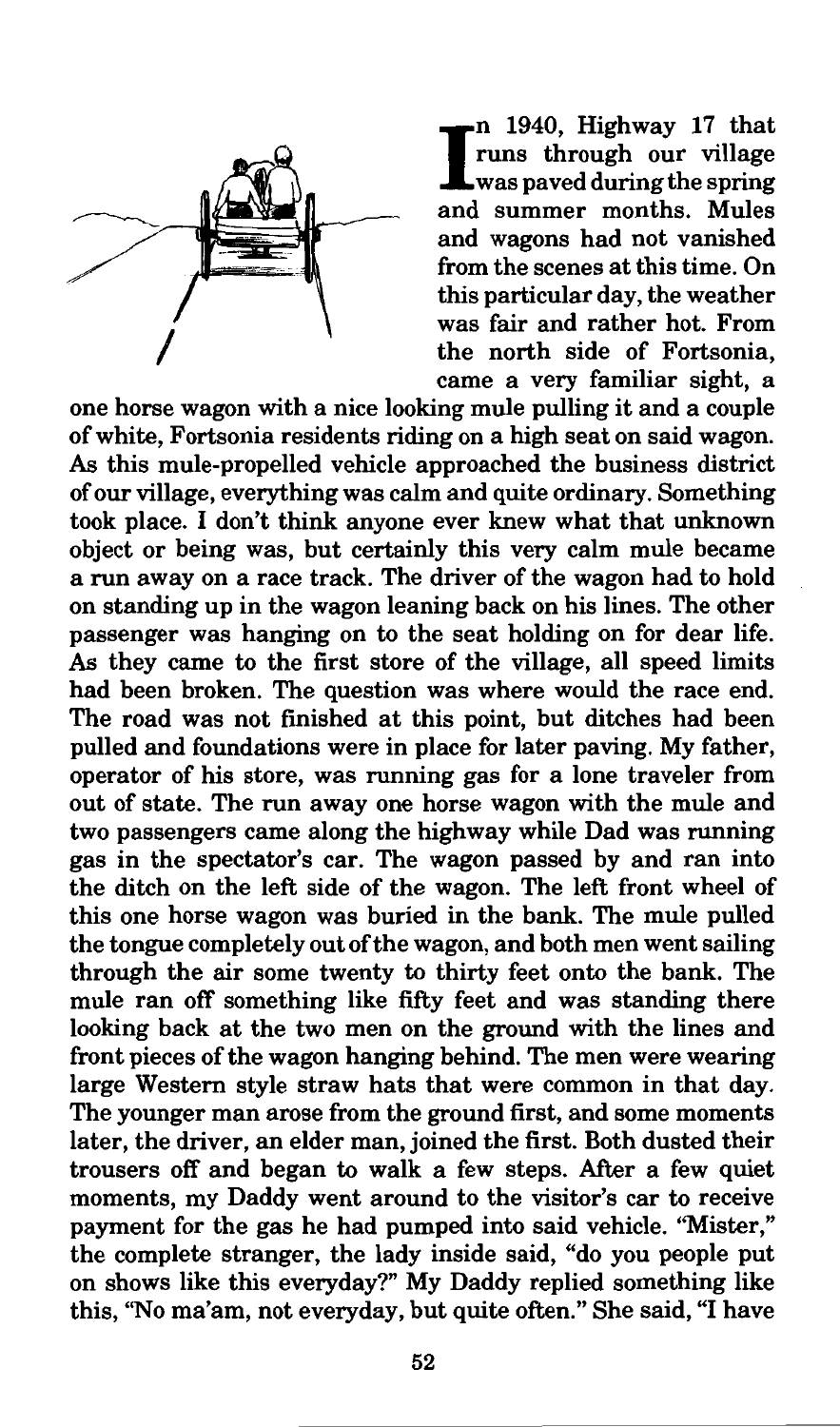paid for a ticket at the theatre many a time and didn't see nearly as good a show as I did today."